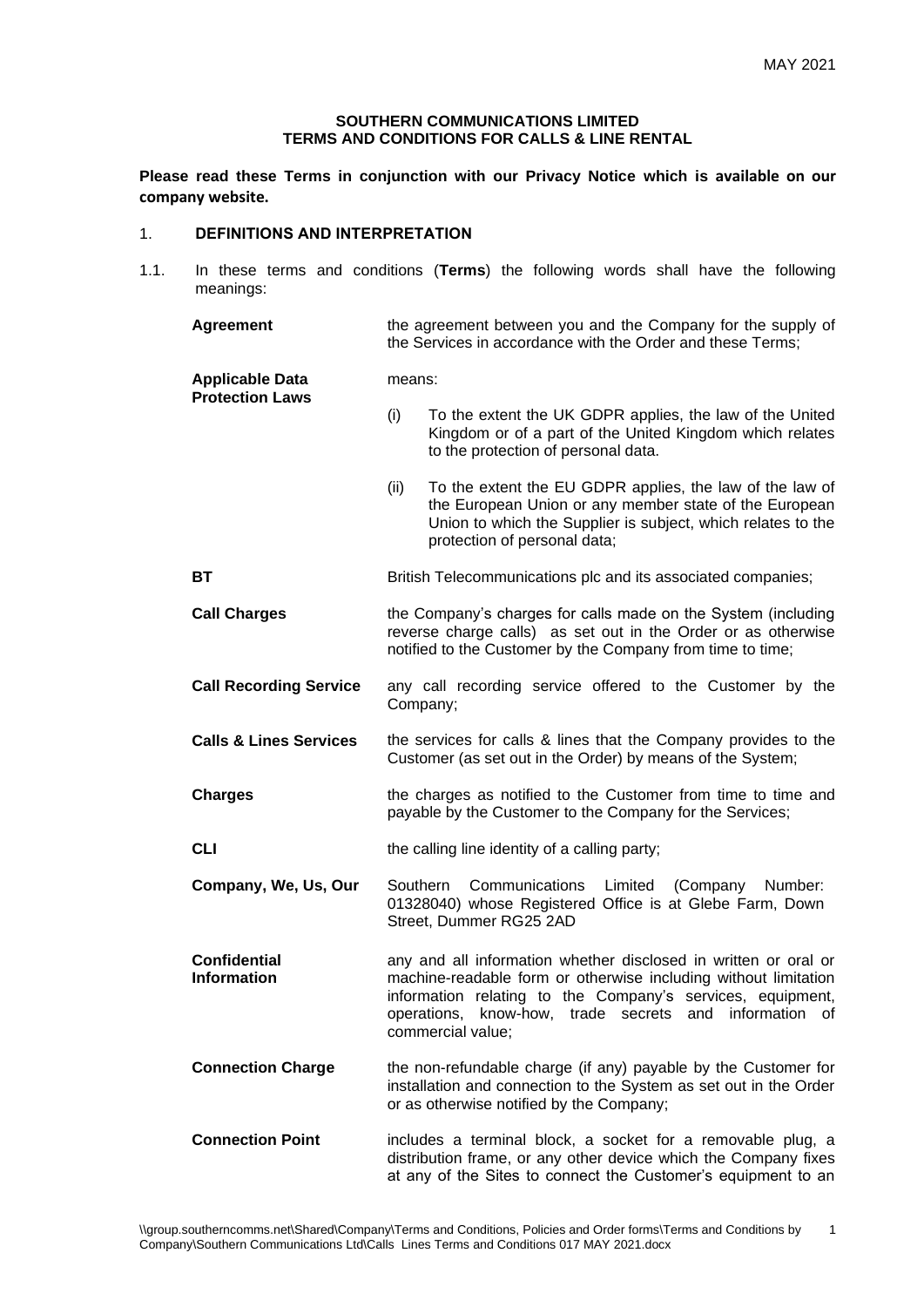Exchange Line;

**Customer, you** the individual, company, entity, organisation or business that purchases the Services from the Company;

## **Early Termination Fee** means:

- (iii) all Charges that are accrued up to and including the date of termination; plus
- (iv) an average per day value of the Call Charges accrued by the Customer in the three months prior to the date of termination chargeable each day from the date of termination until the date of expiry of the Minimum Term, Renewed Minimum Term or Subsequent Term (as the case may be); plus
- (v) the total amounts of all Exchange Line Rental Charges still remaining on the Minimum Term, Renewed Term or Subsequent Term (as the case may be) from the date of termination until the date of expiry of the Minimum Term, Renewed Minimum Term or Subsequent Term (as the case may be);
- **Equipment** includes any equipment owned by the Company or its licensors that We use to provide the Services;
- **ESTN** Ethernet Services Telephone Network;
- **EU GDPR** means the General Data Protection Regulation (*(EU) 2016/679*), as it has effect in EU law;
- **Exchange Line** any apparatus forming part of the System used by the Company to connect the Site to a telephone exchange to provide the Services;
- **IPR** patents, rights to inventions, copyright and related rights, trade marks, business names and domain names, rights in get-up, goodwill and the right to sue for passing off, rights in designs, database rights, rights to use, and protect the confidentiality of, confidential information (including know-how), and all other intellectual property rights, in each case whether registered or unregistered and including all applications and rights to apply for and be granted, renewals or extensions of, and rights to claim priority from, such rights and all similar or equivalent rights or forms of protection which subsist or will subsist now or in the future in any part of the world;
- **ISDN Services** the telephone services that the Company provides to the Customer (as specified in the Order) by means of the System;
- **Line Safe Service** the services as set out in Clauses 4.16 to 4.18 (inclusive) that We may agree in writing to provide to the Customer;
- **Minimum Term** means twelve (12) months (or such other minimum period as is set out in the Order) from the date the Service Commencement Date:
- **Network** the fixed line telecommunications network operated by a Network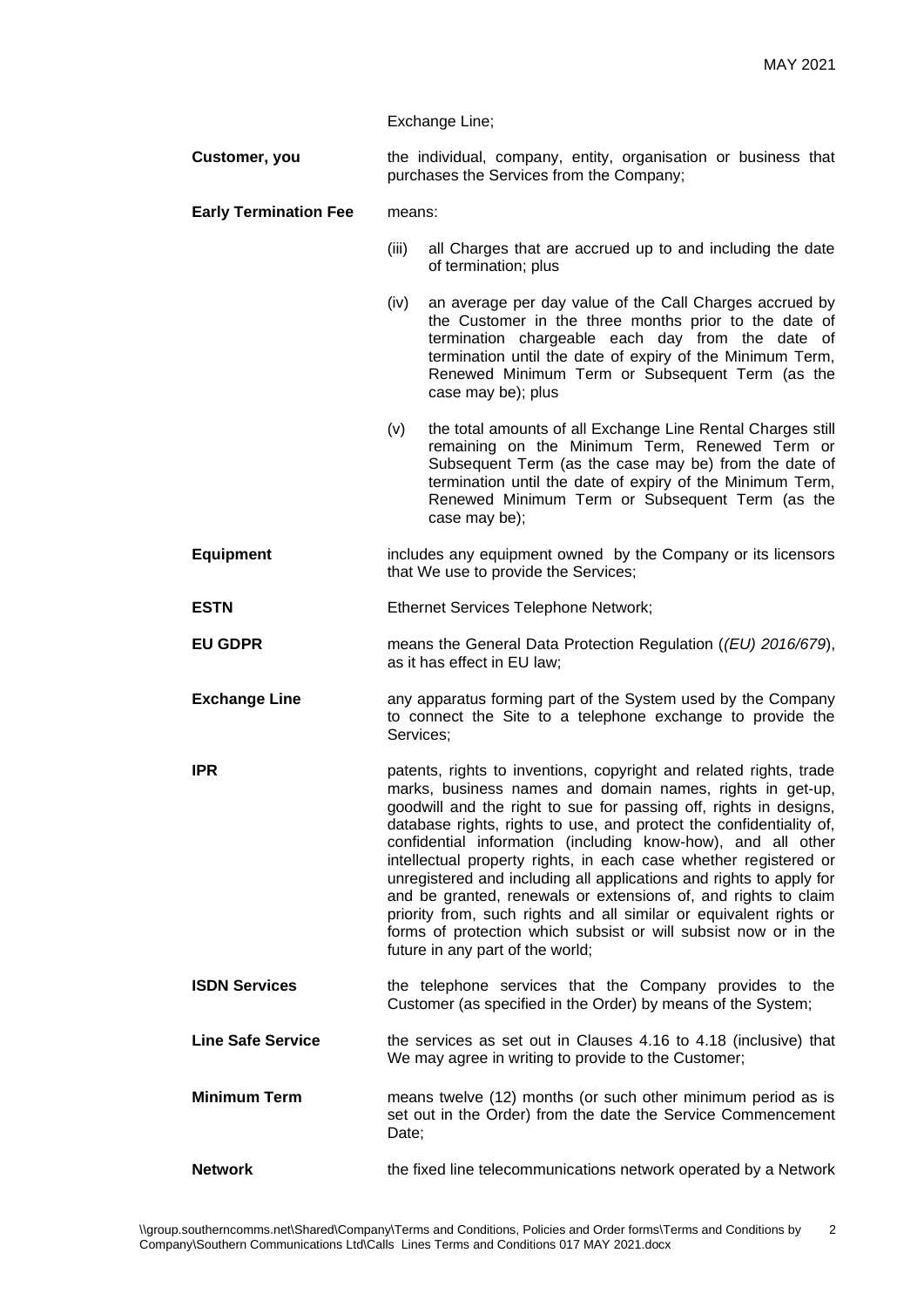| Operator; |  |
|-----------|--|
|-----------|--|

- **Network Operator** a network operator who operates a Network to which a line is connected in accordance with an agreement between the Network Operator and the Company;
- **OFCOM** the Office of Communications or other replacement authority;
- **Openreach** means BT Openreach a BT Group business;
- **Order** the Customer's order for the Services:
- **Recording any recording of the Customer's calls resulting from the Call** Recording Services;
- **Renewed Term** the renewed term agreed with the Company in writing in accordance with Clause 3.3;
- **Rental** the monthly fee (including line rental, equipment rental, and other rental) payable by the Customer for the Services, as set out in the Order or as otherwise notified by the Company;
- **Service Commencement Date** as defined in Clause 3.1;
- **Services** the ISDN Services and/or the Calls & Lines Services, Voice Safe Services, ESTN and other call services as set out in the Order that the Company agrees to supply to the Customer;
- **SIP** means Session Initiation Protocol.
- **SIP Trunk** a voice over IP (VoIP) subscription and streaming media service based on the SIP by which We will deliver the Calls & Lines Services to the Customer.
- **Site** the site(s) at which We shall provide the Services;
- **Subsequent Term** a minimum of twelve (12) months (or such other period set out in the Order);
- **System** the Network that We use to provide the Services;
- **UK GDPR** has the meaning given to it in section 3(10) (as supplemented by section 205(4)) of the Data Protection Act 2018;
- **Voice Safe Service** the services as set out in Clause 4.12 that We may agree in writing to provide to the Customer;

# **Working Day** 09:00 to 17:00 Monday to Friday but excluding public holidays in the United Kingdom.

- 1.2. **Construction**. In these Terms, the following rules apply:
	- 1.2.1. a **person** includes a natural person, corporate or unincorporated body (whether or not having separate legal personality).
	- 1.2.2. a reference to **writing** or **written** includes faxes and e-mails.
	- 1.2.3. a reference in these Terms to any provision of a statute shall be construed as a reference to that provision as amended, re-enacted or extended at the relevant time.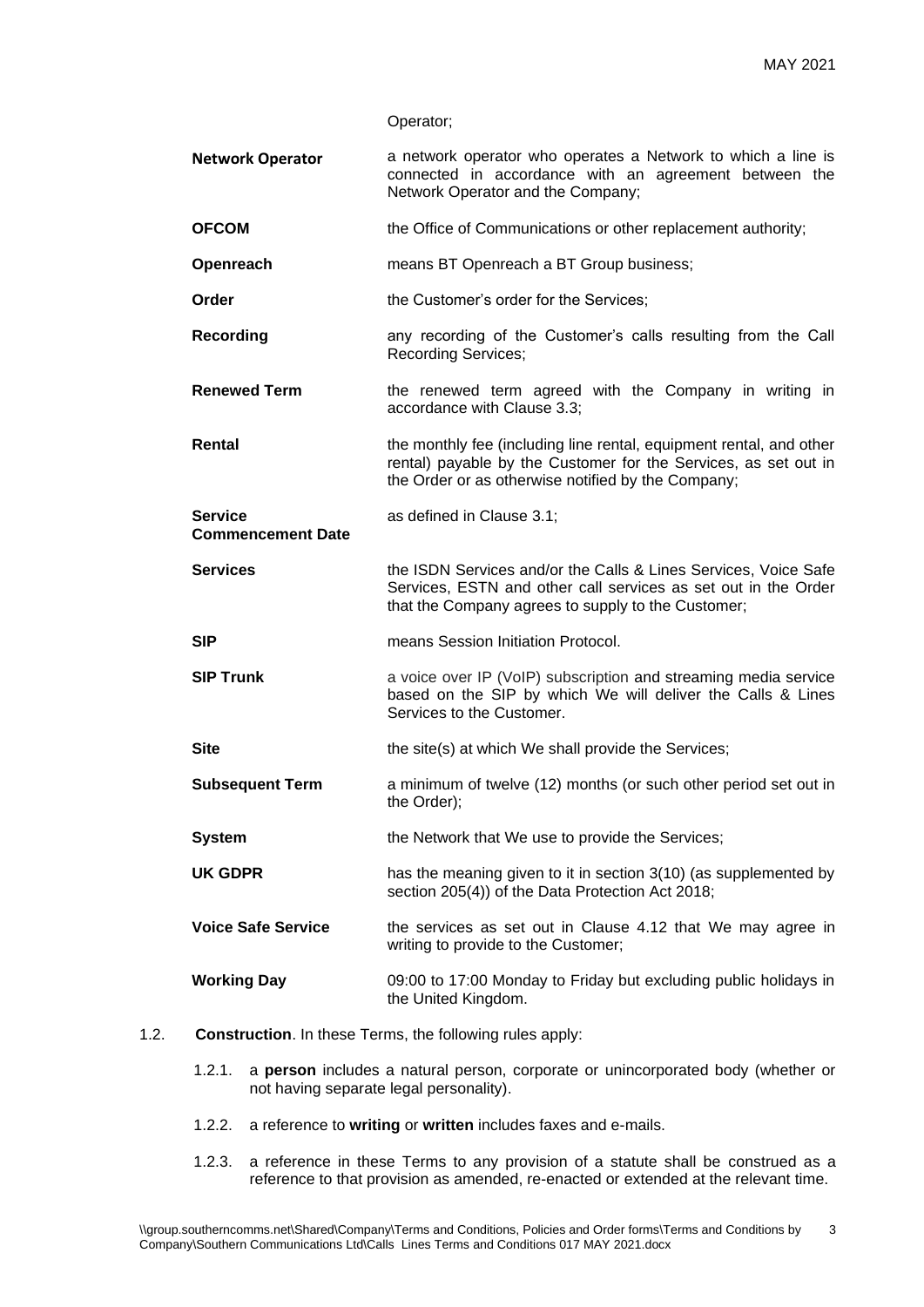1.2.4. headings in the Agreement shall not affect interpretation.

#### 2. **ORDERS**

- 2.1. The Order constitutes an offer by the Customer to purchase the Services in accordance with these Terms.
- 2.2. No order placed by the Customer shall be accepted by the Company until the Order is accepted by the Company or (if earlier) the Company provides the Services to the Customer.
- 2.3. Once an Order has been accepted by the Company, the Customer may not cancel an Order.
- 2.4. We may accept or reject an Order at Our sole discretion.
- 2.5. The Agreement constitutes the entire agreement between the parties. The Customer acknowledges that it has not relied on any statement, promise, representation, assurance or warranty made or given by or on behalf of the Company which is not set out in the Agreement.
- 2.6. These Terms apply to the Agreement to the exclusion of any other terms that the Customer seeks to impose or incorporate, or which are implied by trade, custom, practice or course of dealing.

### 3. **MINIMUM TERM, SUBSEQUENT TERM, RENEWED TERM AND EARLY TERMINATION FEE**

- 3.1. Each Service shall commence on the applicable go live date (the **Service Commencement Date**) and we will supply each Service to the Customer from the Service Commencement Date for the Minimum Term and any Renewed Term or Subsequent Term in accordance with these Terms. The Service Commencement Date may vary and the Minimum Term and any Renewed Term or Subsequent Term in accordance with these Terms will apply to each individual Service.
- 3.2. The Customer acknowledges that it has limited rights to terminate the Agreement during the Minimum Term, Renewed Term or Subsequent Term (as the case may be). These rights are set out in Clause 10.1.
- 3.3. If upon the expiry of the Minimum Term, Renewed Term or Subsequent Term (as the case may be) the Customer has not;
	- 3.3.1. agreed a Renewed Term; or
	- 3.3.2. given notice to the Company in accordance with Clause 10.1

We will continue to supply the Services to the Customer for the Subsequent Term unless the Customer terminates the Agreement as set out in Clause 10.1.

- 3.4. If a Renewed Term has been agreed We will continue to supply the Services to the Customer for the Renewed Term unless the Customer terminates the Agreement as set out in Clause 10.1.
- 3.5. If the Customer terminates the Agreement before the expiry of the Minimum Term, Renewed Term or Subsequent Term, the Customer shall pay the Early Termination Fee.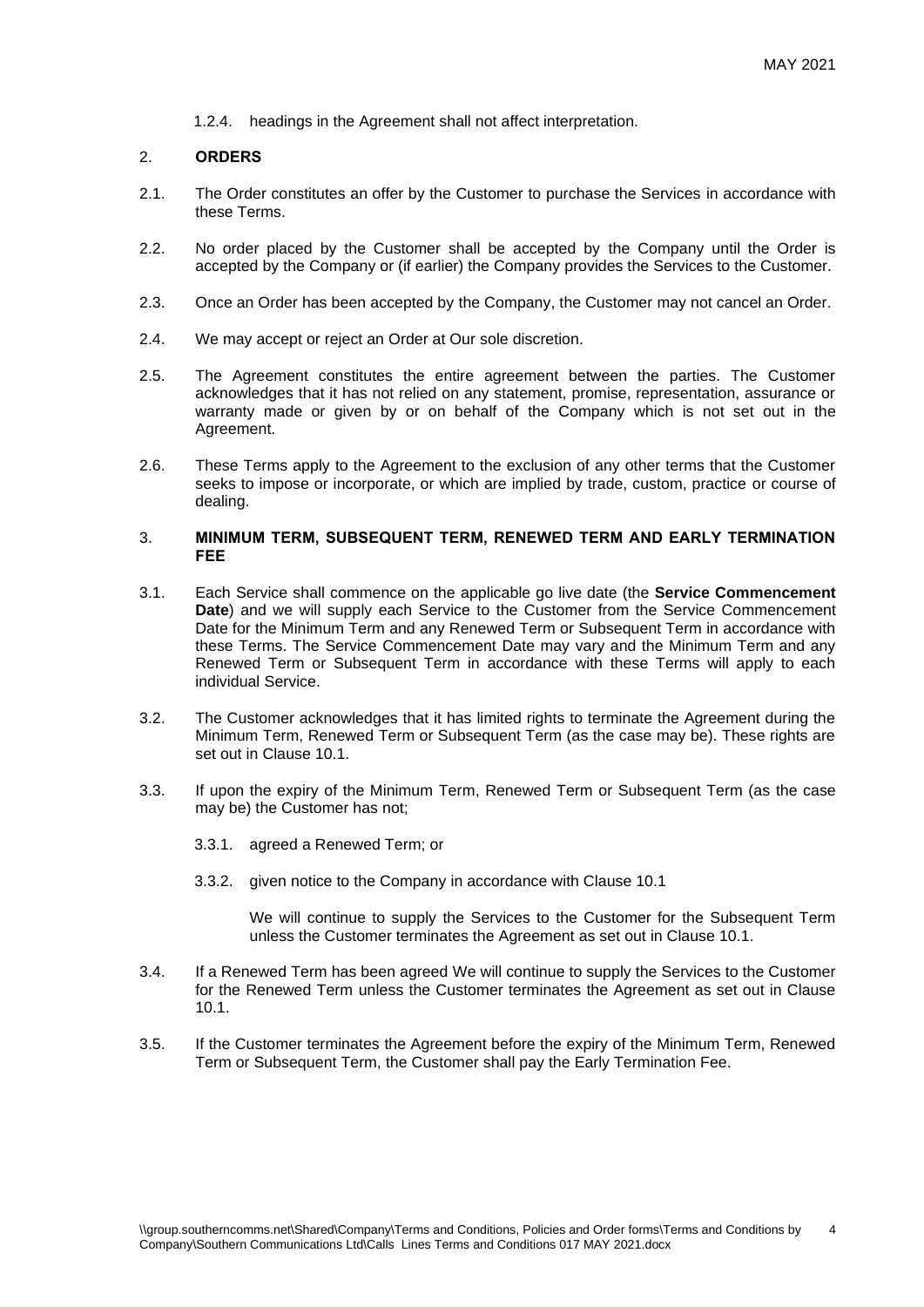# 4. **CONNECTION OF THE CUSTOMER'S EQUIPMENT**

## **CALLS AND LINES SERVICES ONLY**

- 4.1. The Calls & Lines Services are available only if the Customer has a valid contract for the use of an analogue Exchange Line (in the case of the wholesale access Service) or digital Exchange Line capable of supporting an existing ISDN30 service (in the case of wholesale ISDN30 Service) direct Exchange Line (for each Exchange Line being ordered) which terminates on a Connection Point or SIP Trunk based exchange on any type of data circuit. If such contract does not exist, the Customer must request the Company to have an Exchange Line, Connection Point and/or ISDN30 bearer installed, as appropriate.
- 4.2. The Customer acknowledges that certain technical constraints relate to the Services or that certain services are incompatible with the Calls & Lines Services available from BT or other Network Provider, and such incompatible services are excluded from the Services. The Customer also acknowledges that some technical limitations within the System may not become apparent until after the Services have been working for some time. In such circumstances, with the agreement of the Customer, the Services may need to be withdrawn in which case the Customer shall be entitled to a pro rata rebate of any relevant Charges paid in advance by the Customer. Where the Customer insists the Service is to remain We shall have no liability in relation to such Service.
- 4.3. There may be geographical and technical limitations that may affect or prevent installation of a specific Service. Accordingly, the Customer accepts that the provision of a Service is subject to a Site survey. Where the Company is aware of any limitations following the survey that may impact provisioning or where the Service cannot be provided We will contact the Customer within two Working Days and cancel the impacted Service without charge.
- 4.4. The Customer agrees to route all of their calls to the Company for the duration of the Agreement. Should the customer fail to comply with this Clause 4.4, the charges as stated in Clause 8.5 will be applicable.

# **CALLS & LINES SERVICE AND ISDN SERVICE**

- 4.5. The Customer understands and accepts that the We may rely upon BT's or other Network Operator's co-operation in providing the Services or that the provision of the Services are governed by BT or other Network Operator and the Company relies upon such Network Operator's co-operation. Accordingly:
	- 4.5.1. the Company gives no warranty, representation or undertaking as to the speed, quality or validity of the Services. No liability shall accrue to or be incurred by the Company arising from any failure of or delay suffered by the Customer; and
	- 4.5.2. the provision of the Services requires that BT or other Network Operator undertakes programming at exchange level. Accordingly, it is agreed that any act, default or delay by BT or other Network Operator in carrying out such programming or otherwise relating to or affecting the Services shall not be the responsibility of the Company.
- 4.6. The Customer hereby agrees to the termination of its existing contract for equivalent services with the applicable communications service provider. The Customer shall provide the Company with any relevant account and calling line identification numbers that may be required by BT or other Network Operator. The Customer acknowledges that the Company cannot process the provisions of the Services until such information is provided by the Customer.
- 4.7. The Customer's equipment to be connected with the Services shall be connected by means of Connection Points and ancillary wiring both as installed and maintained by the Company. If the Customer wishes a Connection Point to be moved to another place within the Site, We may agree, subject to payment of the Company's applicable charges. Unless otherwise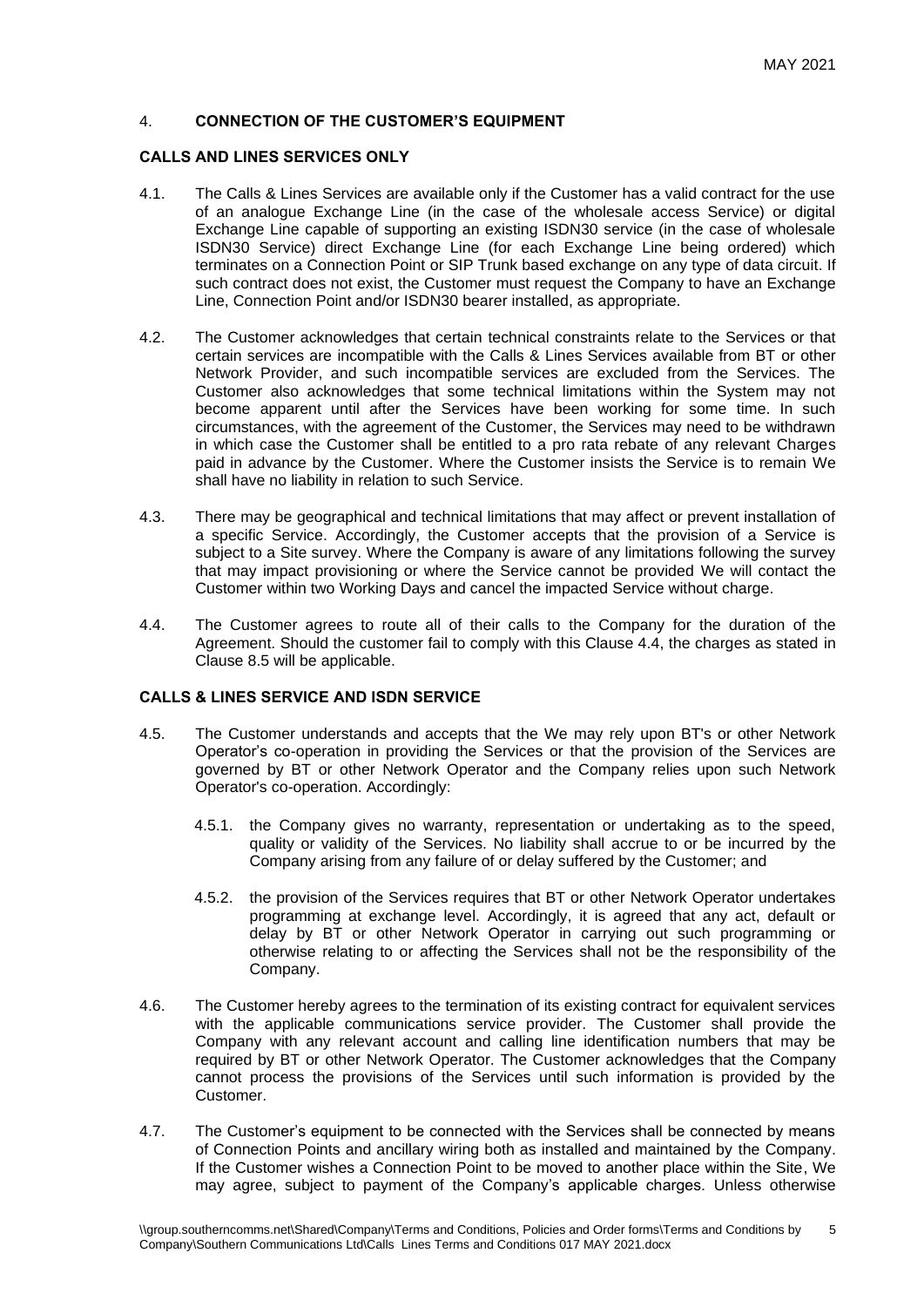agreed in an Order, the Customer will be responsible for the supply, maintenance and upgrade of necessary telephony equipment.

#### 4.8. **Call Recording Provisioning**

- 4.8.1. In order to provide any Call Recording Service, each call to be recorded must be routed over the Network.
- 4.8.2. The Customer warrants to the Company that it has authorised the Company to act on their behalf in respect of their Recordings.
- 4.8.3. Subject to any applicable legislation (for example any data protection legislation) the Recordings and any data contained within the Recordings are the property of the Customer.
- 4.8.4. The Customer acknowledges and is aware, that the Customer is responsible for all content within each Recording and shall ensure that all necessary steps are taken to ensure such content complies with the requirements of any legislation.
- 4.8.5. The Customer shall notify the Company of all numbers that it requires to be recorded by any Call Recording Service and the Customer is solely responsible for notifying the Company of any changes, deletions or amendments to any such numbers.
- 4.8.6. Unless otherwise agreed in writing by the Company, We shall commence recording of calls automatically on call answer and shall terminate recording on call release.
- 4.8.7. Subject to Clause 4.8.12, the Customer acknowledges that save with the Customer's prior written consent, We shall not, and has no obligation to, review or edit any of the Recordings and that the extent to which the Customer reviews, edits or deletes Recordings is entirely the responsibility of the Customer.
- 4.8.8. We shall only allow access to the Recordings to a party who has the correct access details.
- 4.8.9. Without prejudice to the obligations placed upon the Customer pursuant to this Clause 4.8 the Company reserves the right to refuse access to any Recordings subject to being provided with such evidence as it may require that the relevant requestee has authority to access such Recordings.
- 4.8.10. We will store two copies of all Recordings for the number of days set out in the Order after the date the Recording was made and will charge the Customer for such storage at the Company's then current rate for Call Recording Services after which time they will be automatically deleted.
- 4.8.11. Immediately following termination of any Call Recording Service the Company reserves the right to delete all Recordings relating to such Call Recording Service unless expressly agreed otherwise in writing with the Customer in advance.
- 4.8.12. the Company reserves the right to access, retain and disclose the Recordings or copies of them for the purposes of:
	- 4.8.12.1. complying with its obligations under any agreement between the Company and a Network Operator;
	- 4.8.12.2. observing the performance of any Call Recording Service including for service level monitoring;
	- 4.8.12.3. retaining a record of activity on the Company's equipment or systems;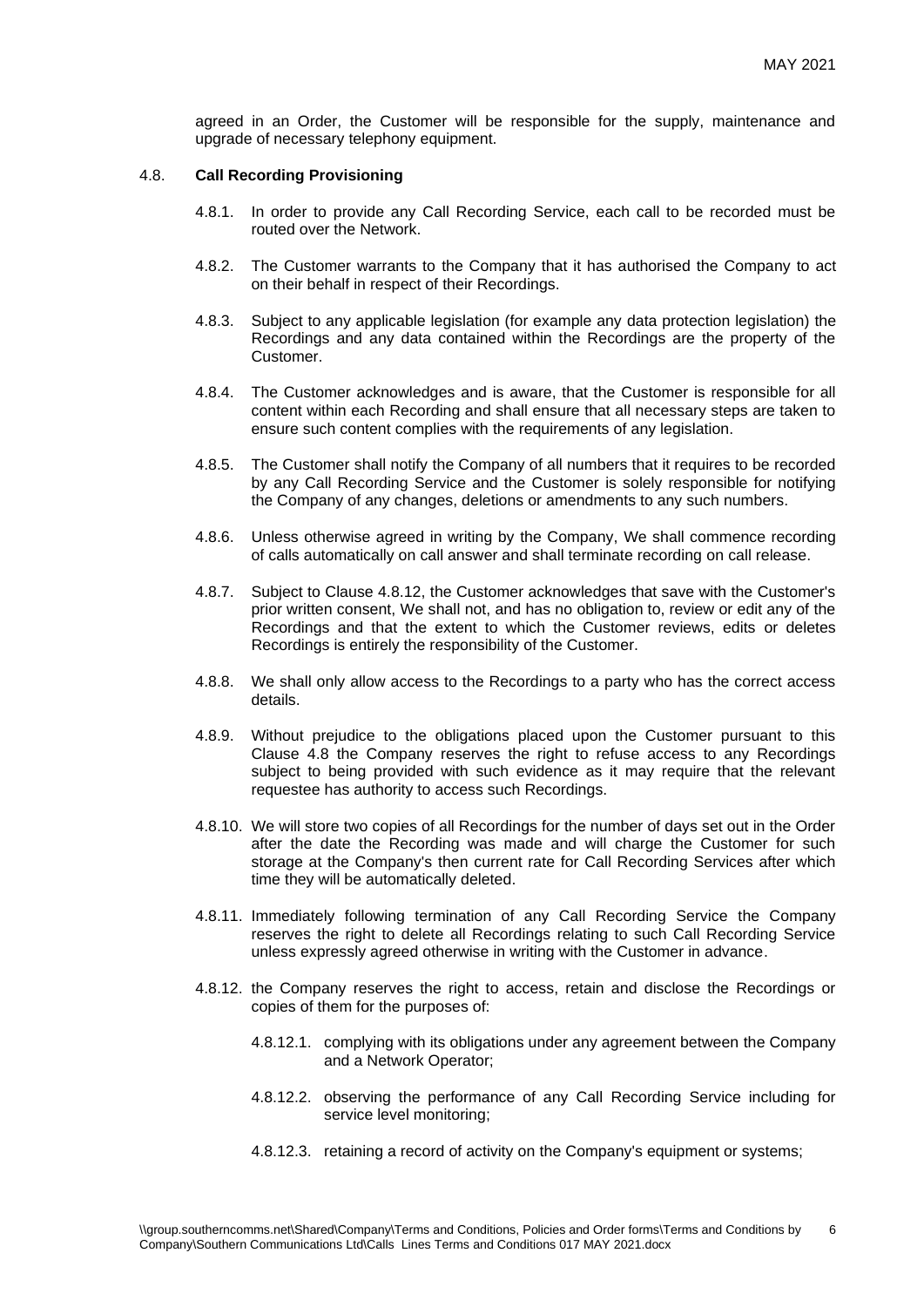- 4.8.12.4. performing emergency maintenance or resolving any faults within any Recording;
- 4.8.12.5. compliance with legislation or with any instruction from a court of competent jurisdiction or other regulatory authority; or
- 4.8.12.6. complying with a written request from the Customer for information about or disclosure of its Recordings.
- 4.8.13. Due to the nature of the Services, it is technically impossible to provide the Services fault free and the Company does not undertake to do so. Accordingly:
	- 4.8.13.1. it is the Customer's responsibility to report to the Company as soon as reasonably practicable any faults or suspected faults with the Call Recording Service;
	- 4.8.13.2. subject to the provisions of these Terms We will use reasonable endeavours to provide continuous access to the Recordings but cannot guarantee all calls are recorded at all times and cannot be liable for any lost, corrupted or failed Recordings; and
	- 4.8.13.3. the Customer shall promptly download any Recordings which it deems important.
- 4.9. The Customer shall, at the Company's request, arrange for the Customer's equipment to be reprogrammed by its designated maintainer in accordance with instructions provided by the Company, to enable any indirect or other access. We will have no responsibility in respect of such reprogramming.
- 4.10. Following termination of the Agreement, if there is any programming on the Customer's equipment to route calls via the System the Customer shall be responsible for arranging for such programming to be removed and may be subject to payment of the Company's applicable charges. If the new supplier fails to successfully transfer the Services then the Customer shall remain liable for the Charges after the date of termination until transfer is complete.
- 4.11. The Customer shall:
	- 4.11.1. provide a suitable and safe working environment for the Company, BT or Network Operator and anyone acting on their behalf, at the Site; and
	- 4.11.2. ensure that any Site where the Company, BT or Network Operator and anyone acting on their behalf shall be carrying out work in relation the Services shall comply with all applicable laws.

### **VOICE SAFE SERVICES**

- 4.12. Subject to payment of the applicable Charges, We will provide a Voice Safe Service to the Customer whereby:
	- 4.12.1. We shall use Our reasonable endeavours to ensure that the Customer does not experience call fraud in relation to numbers registered on the Customer's account; and
	- 4.12.2. any outbound calls to numbers that the Company is aware of that:
		- 4.12.2.1. could be used in a fraudulent way; or
		- 4.12.2.2. are being used in a fraudulent way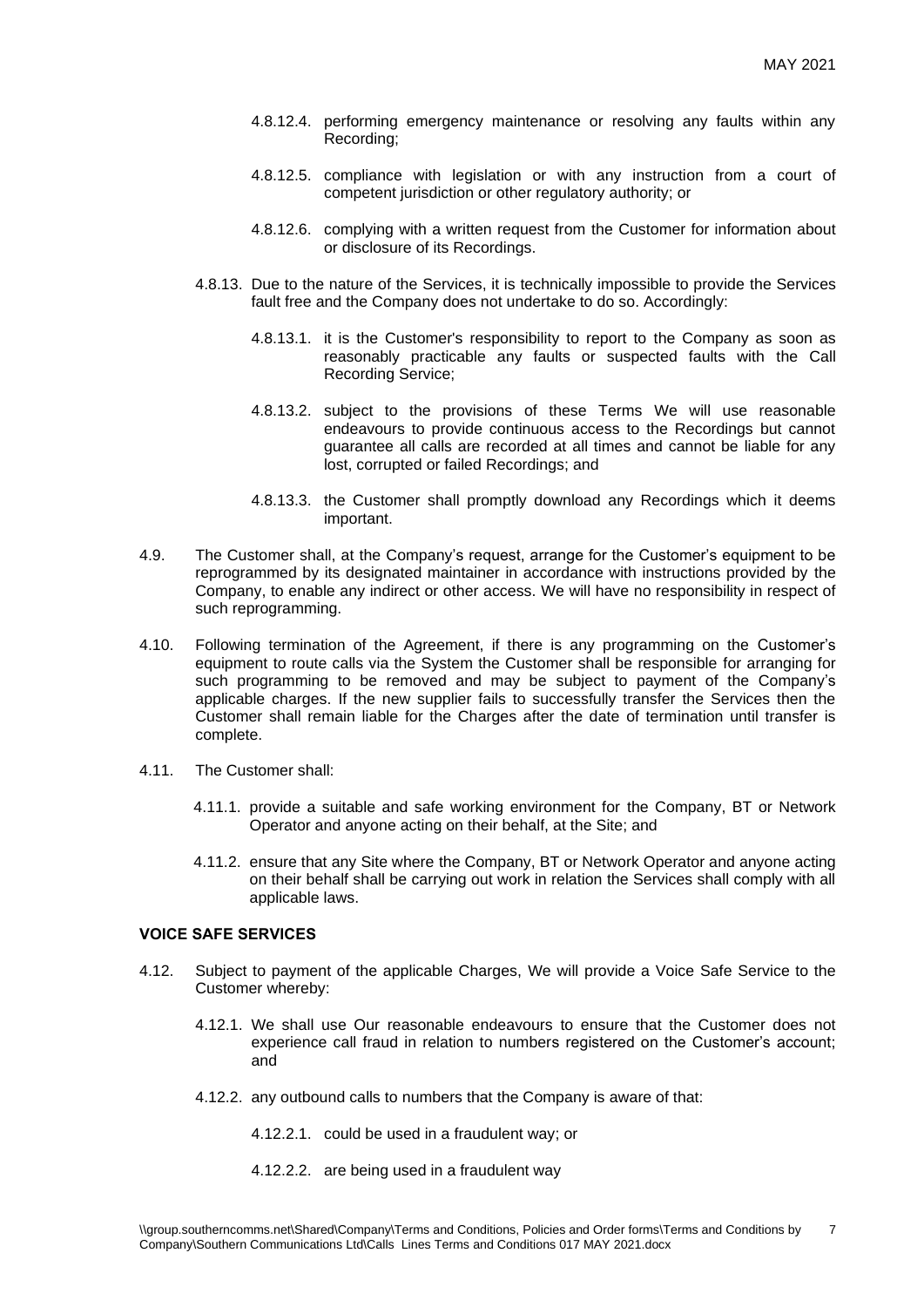will be barred from being called at the carrier level and, where the Company maintains the customer equipment, at equipment level. This bar may be removed at the Company's sole discretion.

- 4.13. The Charges for the VoiceSafe service will be per line per month and payment will be due in accordance with Clause 8. The number of lines per telephone number will be calculated by the number of live lines associated to the service/telephone number where the line rental may or may not be billed by the Company.
- 4.14. Subject to Clause 4.15 and Clause 11, if the Customer experiences call fraud in relation to numbers registered on the Customer's account, We will pay compensation to the Customer of up to a maximum amount of £10,000.00 to cover this fraud for call fraud instances in excess of £125.00.
- 4.15. The Customer acknowledges and agrees that:
	- 4.15.1. payment of the VoiceSafe compensation pursuant to Clause 4.14 will require a valid Crime Reference Number for the fraud incidence in question and will not be payable should the outbound fraud calls be generated to numbers belonging to the Customer; and
	- 4.15.2. We will only provide the VoiceSafe service to the Customer on numbers capable of making outbound calls on one or more of the Networks that the Company has registered the Customer to have access to, but only where the Company receives the call traffic costs. Where fraud calls are made on a network not supplied and billed by the Company then the VoiceSafe service cannot be provided and no compensation will become payable in the event that fraud calls are billed directly to the Customer by other call providers.

# **LINE SAFE SERVICES**

- 4.16. Subject to payment of the applicable Charges, We may provide a Line Safe Service to the Customer whereby if the Customer experiences a line fault in relation to numbers registered on their account and provided that the Company bill the line rental, We will:
	- 4.16.1. log each call received by the Company from the Customer with Openreach; and
	- 4.16.2. cover the cost of call out charges generated by the attendance of an Openreach engineer to the Customer's Site when it becomes evident that the fault is not related to Openreach's network or infrastructure where most commonly in this instance the fault relates to Customer own wiring or equipment.
- 4.17. The Charges for the Line Safe Service will be in accordance with Clause 8. The number of lines per telephone number will be calculated by the number of live lines associated to the service/telephone number where the line rental is billed by the Company.
- 4.18. The Customer acknowledges and agrees that the Line Safe Service will not cover the following costs and charges:
	- 4.18.1. Charges for missed appointments where an Openreach engineer has attended site and has not been able to gain access for any reason and this may relate to a line fault or provision of new and additional service; or
	- 4.18.2. any Openreach engineering call out charges in relation to the provision or rearrangement of new or existing services; or
	- 4.18.3. any charges in relation to broadband faults and broadband SFI engineering visits; or
	- 4.18.4. any call out charges related to line faults and will not cover call out charges related to telephone systems and / or telephony equipment; or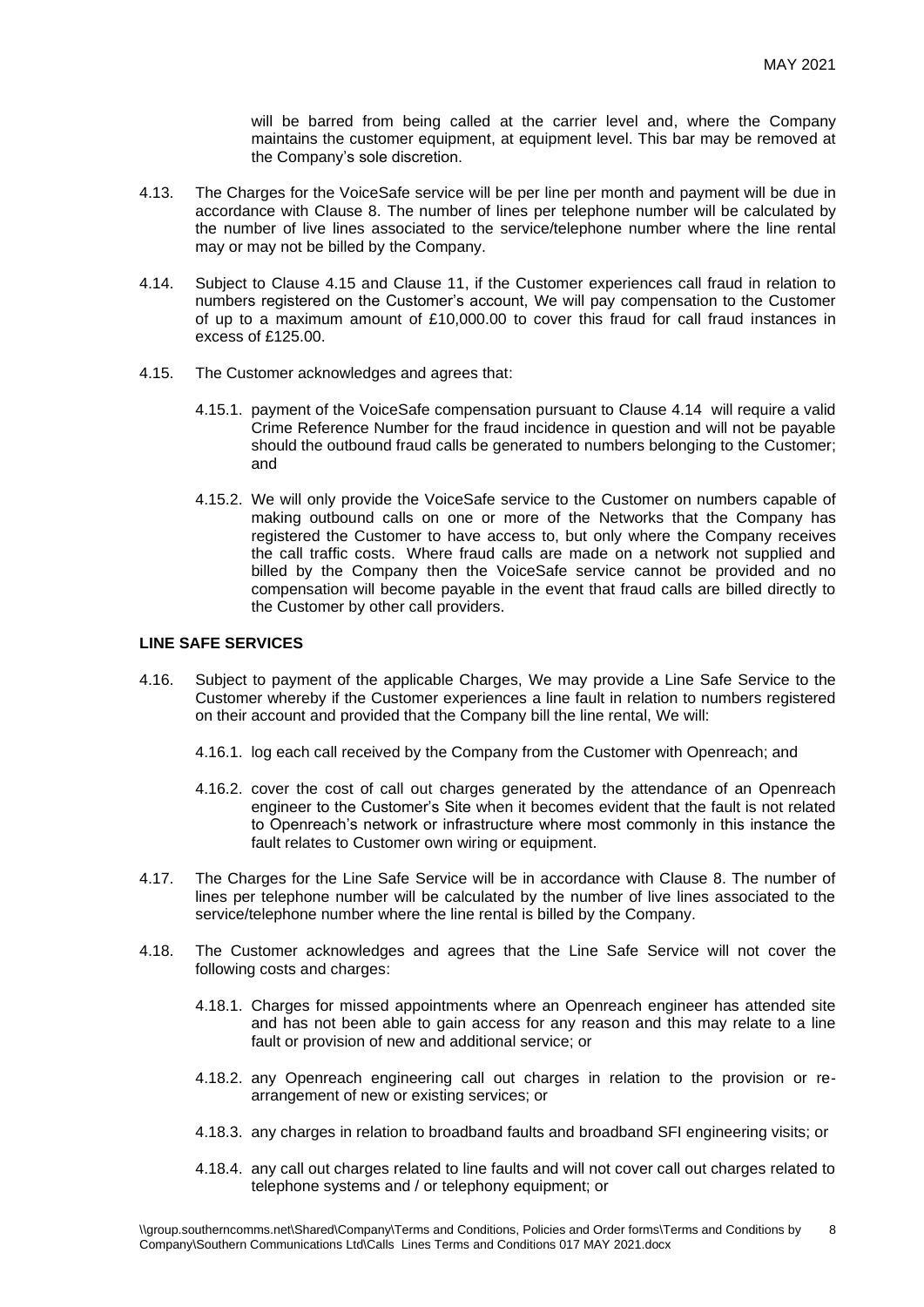4.18.5. any Openreach engineering charges in relation to malicious or accidental damage caused to Openreach's network or infrastructure by the Customer or any third party,

and the Customer will be responsible for all such costs and charges.

## 5. **THE COMPANY'S GENERAL OBLIGATIONS**

- 5.1. We shall supply the Services to the Customer from the Service Commencement Date in accordance with these Terms.
- 5.2. We shall have the right to make any changes to the Services which are necessary to comply with any applicable law or safety requirement, or which do not materially affect the nature or quality of the Services, and We shall notify the Customer in any such event.
- 5.3. The provision of the Services is subject to all relevant licences, infrastructure (or interconnect arrangements) and consents being in place. The Customer shall obtain any consent or facility that is necessary or desirable for the Company to provide the Services at the Site.
- 5.4. We may:
	- 5.4.1. change or withdraw some, or part, of the Services from time to time. This may be because of changing technologies, obsolescence, new or different product features, changing content providers or the need to remove, replace or modify content; and
	- 5.4.2. determine how the Services are presented and delivered or are otherwise made available to the Customer. the Company can change the way they are presented, delivered or otherwise made available to the Customer at any time.
- 5.5. The Services will be provided within the Company's Network Operator's network area but it's always possible that the quality or coverage may be affected at times.
- 5.6. We shall exercise the reasonable care and skill of a competent telecommunications operator. The Customer acknowledges that:
	- 5.6.1. the Company cannot guarantee that the Services will be available without interruption or will be free from error;
	- 5.6.2. the Services have not been developed to meet their individual requirements and that it is therefore the Customer's responsibility to ensure that the facilities and functions of the Services meets their requirements;
	- 5.6.3. the operability, quality and availability of the Services may sometimes be affected by factors outside the Company's, BT's or the Network Operator's control such as physical obstructions, atmospheric conditions and other causes of radio interference, faults in other telecommunication networks or other events;
	- 5.6.4. the existence of any minor errors in the Services shall not constitute a breach of the Agreement; and
	- 5.6.5. the Company, BT or other Network Operator may at any time and without liability modify, expand, improve, maintain or repair the Services and this may require suspension of the operation or provision of the Services

and We shall have no liability to the Customer in connection with any such adverse effect on the quality and availability of the Services.

5.7. We shall use reasonable endeavours to meet any agreed dates but shall not be liable for failure to meet them. Time shall not be of the essence of the Agreement.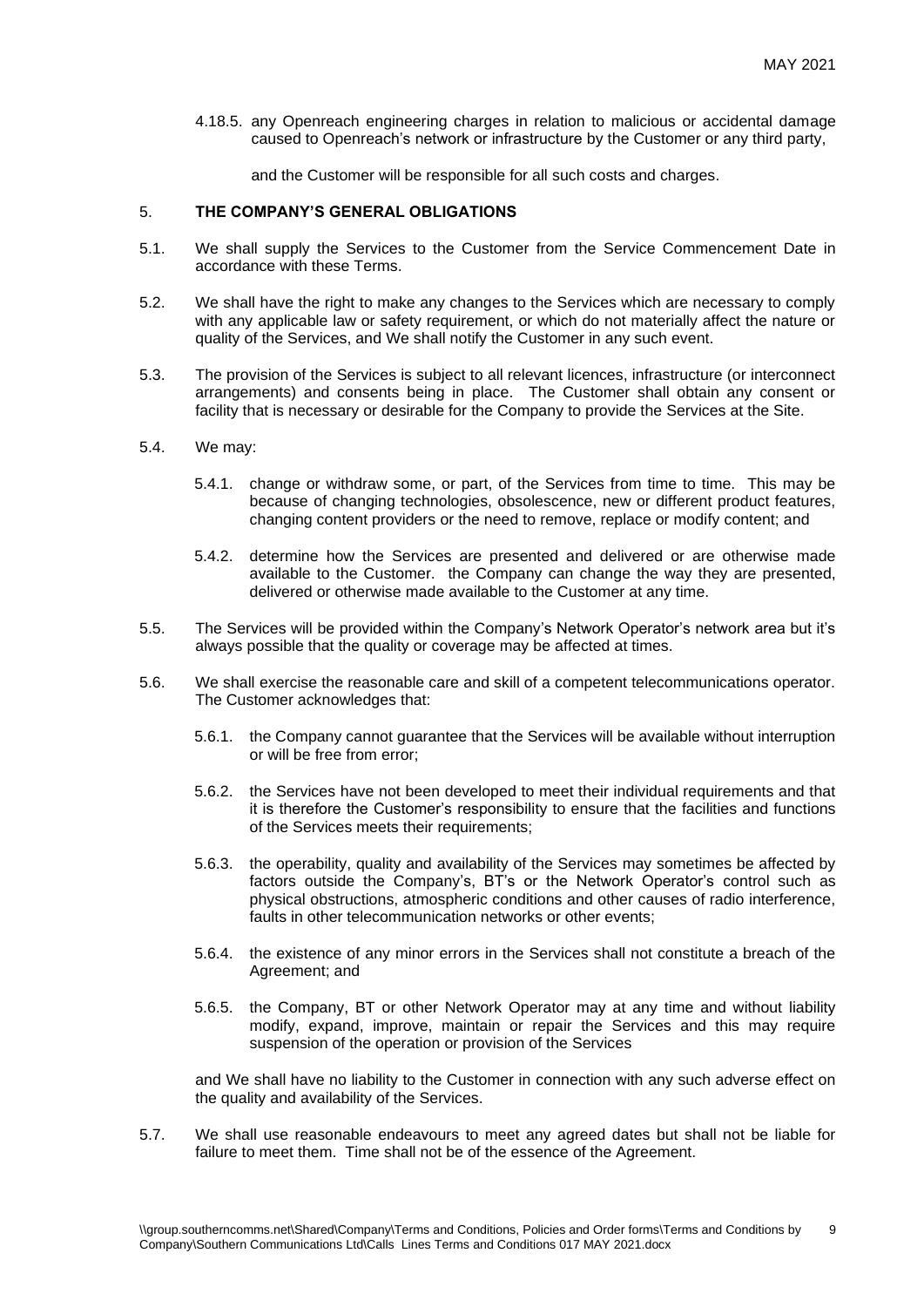- 5.8. The Customer shall report any fault in the Services to the Company's Customer Services Department as soon as reasonably practicable, where it will be dealt with in accordance with the agreed fault repair service or any applicable service level agreement. We shall not be obliged to fix any fault if:
	- 5.8.1. the defect arises because the Customer failed to follow any user manual or other documentation available from the manufacturer or the Company's oral or written instructions as to the use or maintenance of the Services or (if there are none) good trade practice;
	- 5.8.2. the defect is caused by improper use of the Services or use outside its normal application;

If the Company agrees to fix a fault:

- 5.8.3. caused by the circumstances set out in this Clause 5.8; or
- 5.8.4. caused by the Customer; or
- 5.8.5. that otherwise falls outside the responsibility of the Company; or
- 5.8.6. where no fault is subsequently found

We may charge the Customer for such work at Our applicable man-hour rate.

- 5.9. We shall not be liable for any fault whether under Clause 5.8 or otherwise unless the Customer gives written notice of the defect to the Company within seven (7) days of the time when the Customer discovers or ought to have discovered the defect.
- 5.10. The technical specification of each Service and manner in which the Company discharges its obligations under these Terms is at the sole discretion of the Company.
- 5.11. Where the Customer suffers a fault or interruption in respect of any Service, the Company acknowledges that, in relation to such Service, the Customer is entitled to arrange for traffic to be redirected to another operator and the Customer agrees that, subject to compliance with any obligations in each applicable service level agreement, it is not the Company's responsibility to arrange for the provision of alternative services in such circumstances.
- 5.12. **Service Levels**: In fulfilling Our obligations under these Terms We shall provide support to the Customer for the Services in accordance with Schedule 1.

# 6. **THE CUSTOMER'S OBLIGATIONS**

- 6.1. The Customer may only use Services:
	- 6.1.1. as laid out in the Agreement; and
	- 6.1.2. for their own use. The Customer may not resell or commercially exploit any of the Services or content without the prior written consent of the Company.
- 6.2. The Customer shall not utilise and shall ensure that no other person uses the Services or the telephone number(s) allocated to the Customer:
	- 6.2.1. for purposes other than the genuine conveyance of calls;
	- 6.2.2. for storing, reproducing, transmitting, communicating or receiving any material in breach of any law, regulation, code of practice or in breach of the Company's acceptable use policy; or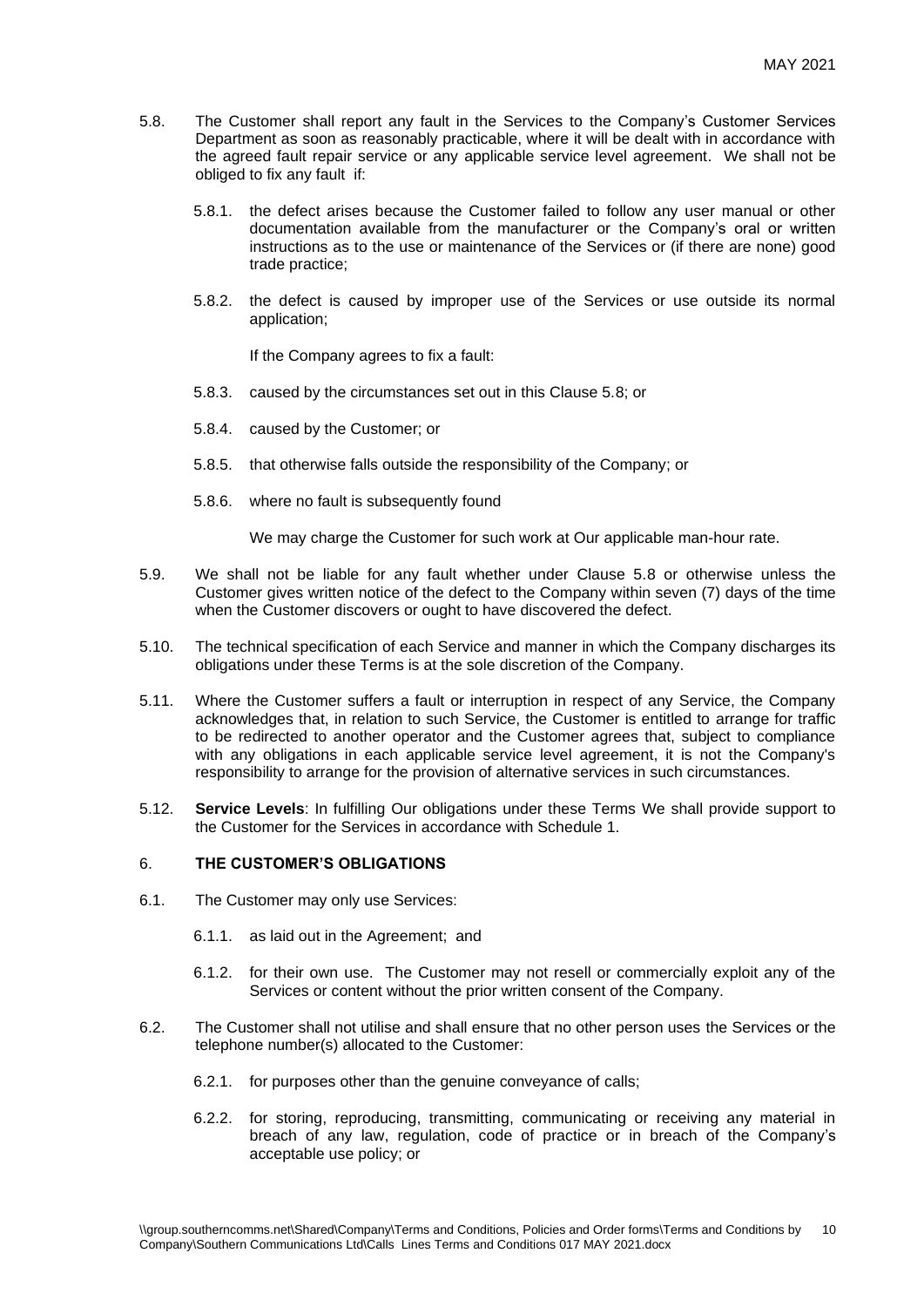- 6.2.3. fraudulently or for any criminal or illegal purpose or in a manner that is contrary to any regulatory or legal requirement; or
- 6.2.4. to make defamatory, offensive, obscene, indecent, menacing, abusive, nuisance or hoax calls; or
- 6.2.5. to cause annoyance, inconvenience or needless anxiety to any person; or
- 6.2.6. contrary to instructions that We may give to the Customer from time to time; or
- 6.2.7. to copy, store, modify, publish or distribute services or content (including ringtones), except where the Company gives the Customer prior permission in writing; or
- 6.2.8. to download, send or upload content of an excessive size, quantity or frequency. We will contact the Customer if the Customers use is excessive; or
- 6.2.9. in violation of any applicable local, national, or international law or regulation;
- 6.2.10. in a manner which infringes the rights of any person, including intellectual property rights and rights of confidentiality.
- 6.3. We may publish an acceptable use policy which provides more detail about the rules for use of certain Services in order to ensure that use of Services is not excessive, or to combat fraud and where Services We may introduce require certain rules to ensure they can be enjoyed by the Customer. If the Company publishes a policy, We will let the Customer know – such a policy may be amended from time to time.
- 6.4. The Customer will not use the Services to access any computer, network, or data without authorisation or in a manner which exceeds authorisation including, any attempt to:
	- 6.4.1. retrieve, alter, or destroy data;
	- 6.4.2. probe, scan or test the vulnerability of a system or network; or
	- 6.4.3. breach, or defeat system or network security, authentication, authorisation, confidentiality, intrusion detection, monitoring, or other security measures.
- 6.5. The Customer shall co-operate with and comply with at all times:
	- 6.5.1. any operating procedures and any other technical requirements of the Company as may be notified to the Customer from time to time
	- 6.5.2. the Company's reasonable instructions to ensure the proper use and security of the Services.
- 6.6. The Customer must only use Equipment authorised by the Company for Connection to the Network and also comply with all relevant legislation relating to their use.
- 6.7. The Customer will provide the Company with all up to date and accurate information that the Company needs to provide the Services.
- 6.8. The Customer shall:
	- 6.8.1. keep all of Equipment at the Site safe and shall pay for the replacement and/or repair of any of Equipment which is lost, damaged (otherwise than by fair wear and tear) or destroyed by an act or omission of the Customer, its employees, agents or subcontractors;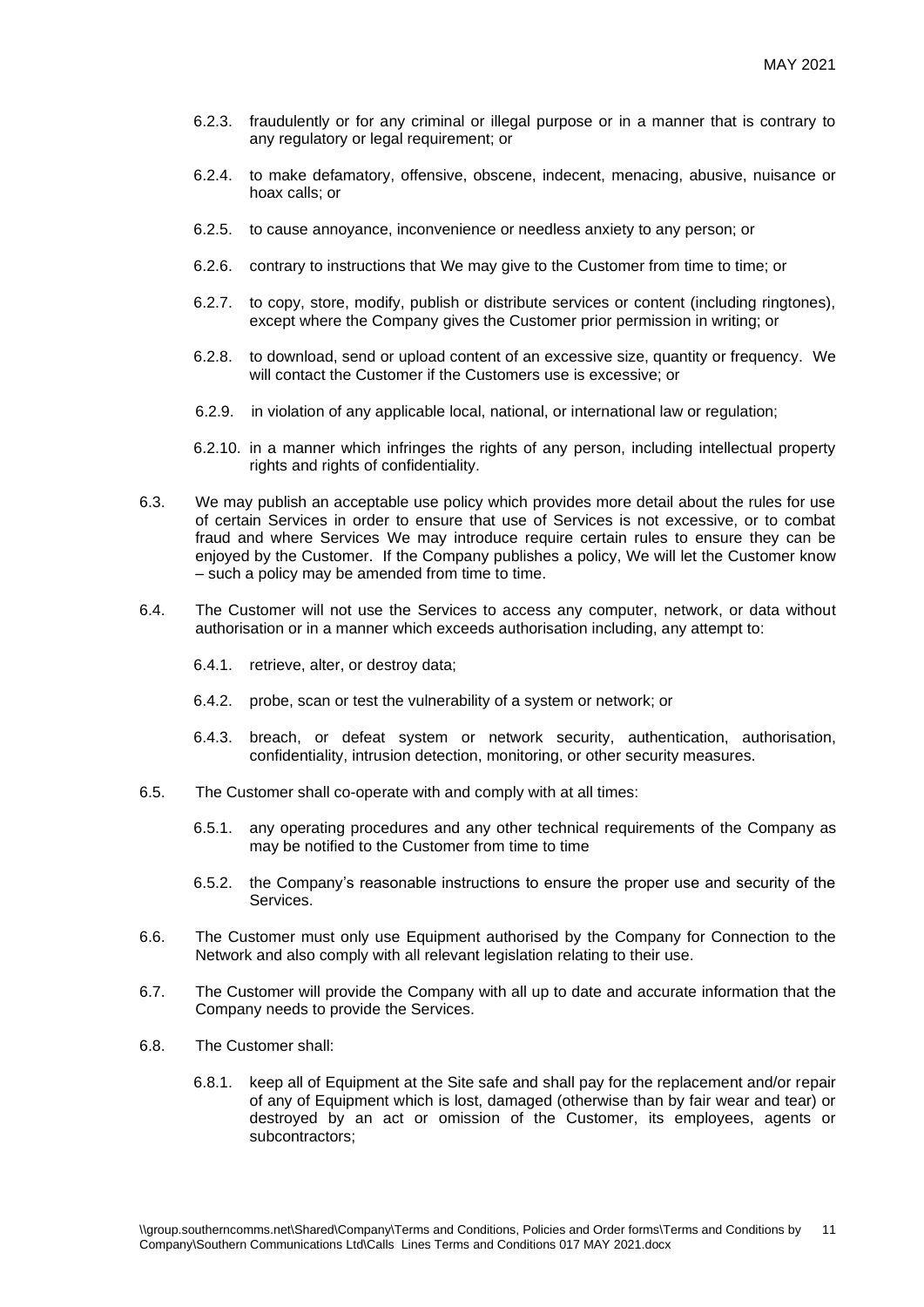- 6.8.2. not alter or move any of Equipment, nor do anything that is likely to damage or adversely affect its performance, nor remove or deface any words or signs on it, nor permit anyone else to do so;
- 6.8.3. not modify, move, relocate or in any way interfere with such Service Equipment;
- 6.8.4. not cause the Equipment to be repaired, serviced or otherwise attended to except by an authorised representative of the Company;
- 6.8.5. insure and keep insured all Equipment;
- 6.8.6. use the Company Equipment only for the purpose of receiving the Services and in accordance with such reasonable instructions as may be given by the Company from time to time; and
- 6.8.7. permit the Company to inspect or test the Company Equipment at all reasonable times.
- 6.9. It is the Customer's responsibility to make sure that Equipment is only used to access Services as permitted.
- 6.10. The Customer shall not sell, let, mortgage, charge, pledge, dispose of or do anything that would prejudice Equipment in any way. The Customer will allow the Company to inspect, test, modify, change, add to, replace or remove any Equipment, either remotely or via a designated maintainer. At the end of the term of the Agreement, the Customer will allow the Company access at all reasonable times to collect any of Equipment in the Customer's possession.
- 6.11. The Customer shall at its own cost arrange for the required Site specific conditions, as notified by the Company. This will include, without limitation, mains electricity supply, Connection Points and computer terminals. The Customer shall prepare the Sites in accordance with the Company's reasonable instructions and reinstate them at the Customer's expense after the Company has completed any work necessary for the Company to be able to provide the Services.
- 6.12. The Customer shall ensure that any equipment (excluding Equipment) that it uses in connection with the Services meets any legal or regulatory requirements and is approved for connection to the System. If not, the Customer must immediately disconnect it or allow the Company to do so at the Customer's expense.
- 6.13. The Customer shall indemnify the Company against all costs, damages, expenses and losses and reasonable professional costs and expenses suffered or incurred by the Company arising out of or in connection with breach by or other act or omission of the Customer under or in relation to the Agreement.
- 6.14. Where the Company is providing Calls & Lines Service:
	- 6.14.1. the Customer shall comply with any requirements notified by the Company relating to number portability; and
	- 6.14.2. where the Customer's existing account with BT includes BT equipment which is not required for the provision of the Services, the Customer shall contact BT in order to remove the BT equipment or move such equipment to another BT account.

# 7. **TELEPHONE NUMBERS, CODES AND DIRECTORIES**

7.1. We will allocate a telephone number to the Customer in respect of the Exchange Line and, unless the Customer requests otherwise, will arrange for a free standard entry to be made in a telephone directory published by BT or any other operator (as appropriate). If the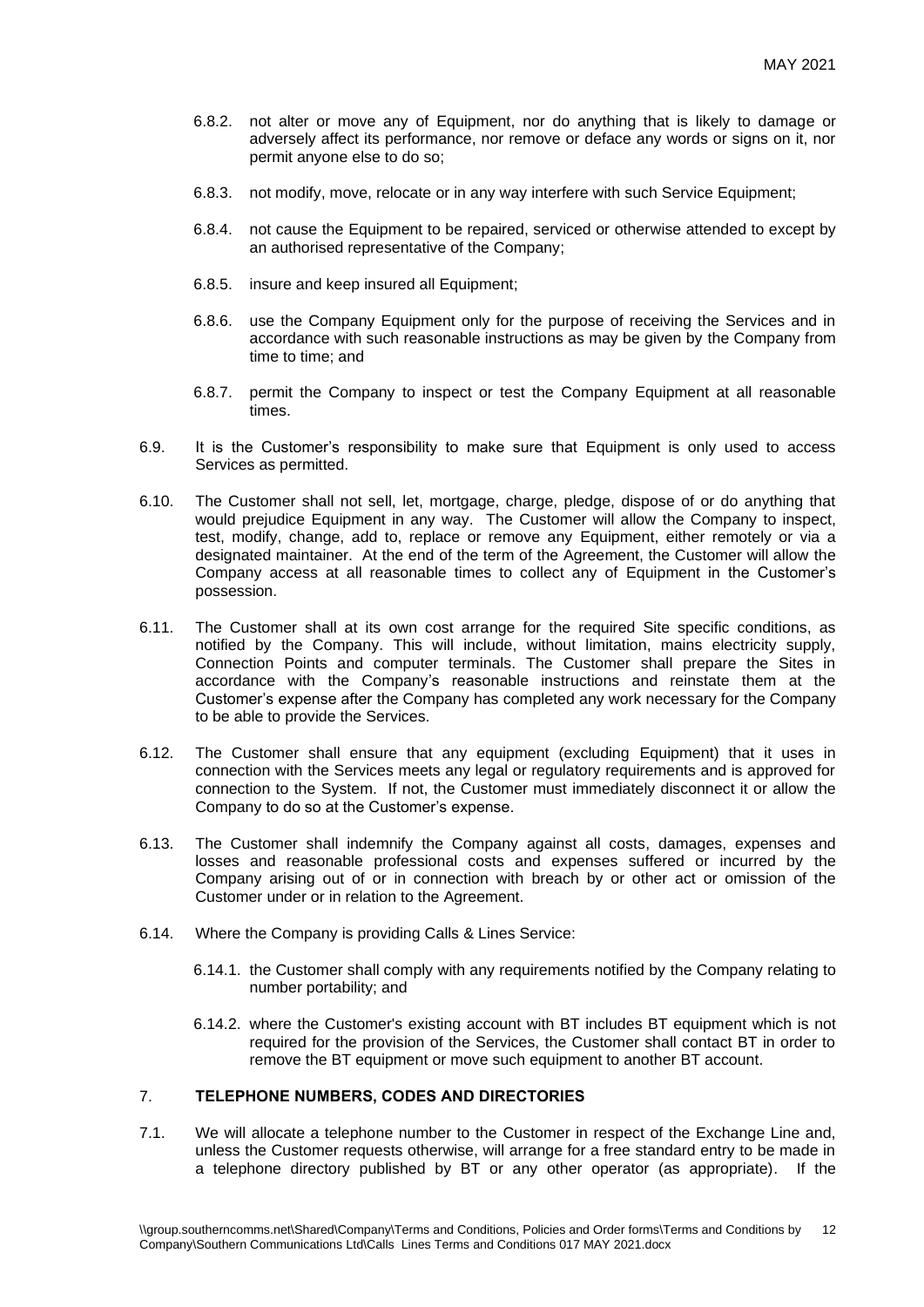Company agrees to arrange a special entry (for which a charge would be made), this will be subject to additional terms and conditions.

- 7.2. We may alter the name or number of a telephone exchange serving the Exchange Line, the telephone number, or any other name, code or number whatsoever that the Company allocates to the Customer in instances where such alterations are required as a result of necessary operational or technical changes to the Network or changes in legal or regulatory requirements.
- 7.3. Where the Company allocates telephone numbers to the Customer, the Customer will not (subject to any statutory or licence provisions relating to number portability) acquire any rights whatsoever in such telephone numbers. The Customer will not apply for registration of the telephone numbers as part of a trademark.
- 7.4. The Customer acknowledges and agrees that allocated phone number(s) may have been listed in a directory and/or on a website(s) or other publications at the request of a previous subscriber; this is beyond the Company's control and We shall not be held liable for any resulting harm or loss. If phone calls are received from a previous subscriber's callers, please contact the Company immediately to cancel the phone number(s) and select replacement phone number(s). Please note that no credit(s) will be applied to the Customer for any such calls.
- 7.5. We will not reimburse the Customer, in any way, for any cost(s) associated with the publication of allocated the Company phone number(s). The Customer shall be solely responsible for any costs, fees, damages and/or losses related to the publication of the phone number(s) provided by the Company.
- 7.6. If the Company has an agreement with the Customer's existing telecommunications service provider, the Company can, at the Customer's request, provide the Customer with a telephone line using the Customer's existing number subject to the following:
	- 7.6.1. there are no technical reasons preventing the use of the number;
	- 7.6.2. the existing telecommunications service provider agrees to release the relevant telephone number(s);
	- 7.6.3. the Customer agrees to cease service on the existing telecommunications service provider's telephone line using the telephone number and authorises the Company to arrange such cessation to take place;
	- 7.6.4. the Customer provides the Company with full details including (but not limited to) the account name, account number, service address and billing address;
	- 7.6.5. the Customer paying the Company's charges (if any) for number portability; and
	- 7.6.6. number portability being available at the Site.
- 7.7. We do not accept any liability for claims relating to the Customer's ability to use or continue use of a particular telephone number.

# 8. **CHARGES AND PAYMENT**

- 8.1. The Customer shall pay the Charges.
- 8.2. We shall be entitled to send an invoice to the Customer for:
	- 8.2.1. the Connection Charge when the Services are made available to the Customer;
	- 8.2.2. the Rental monthly in advance and: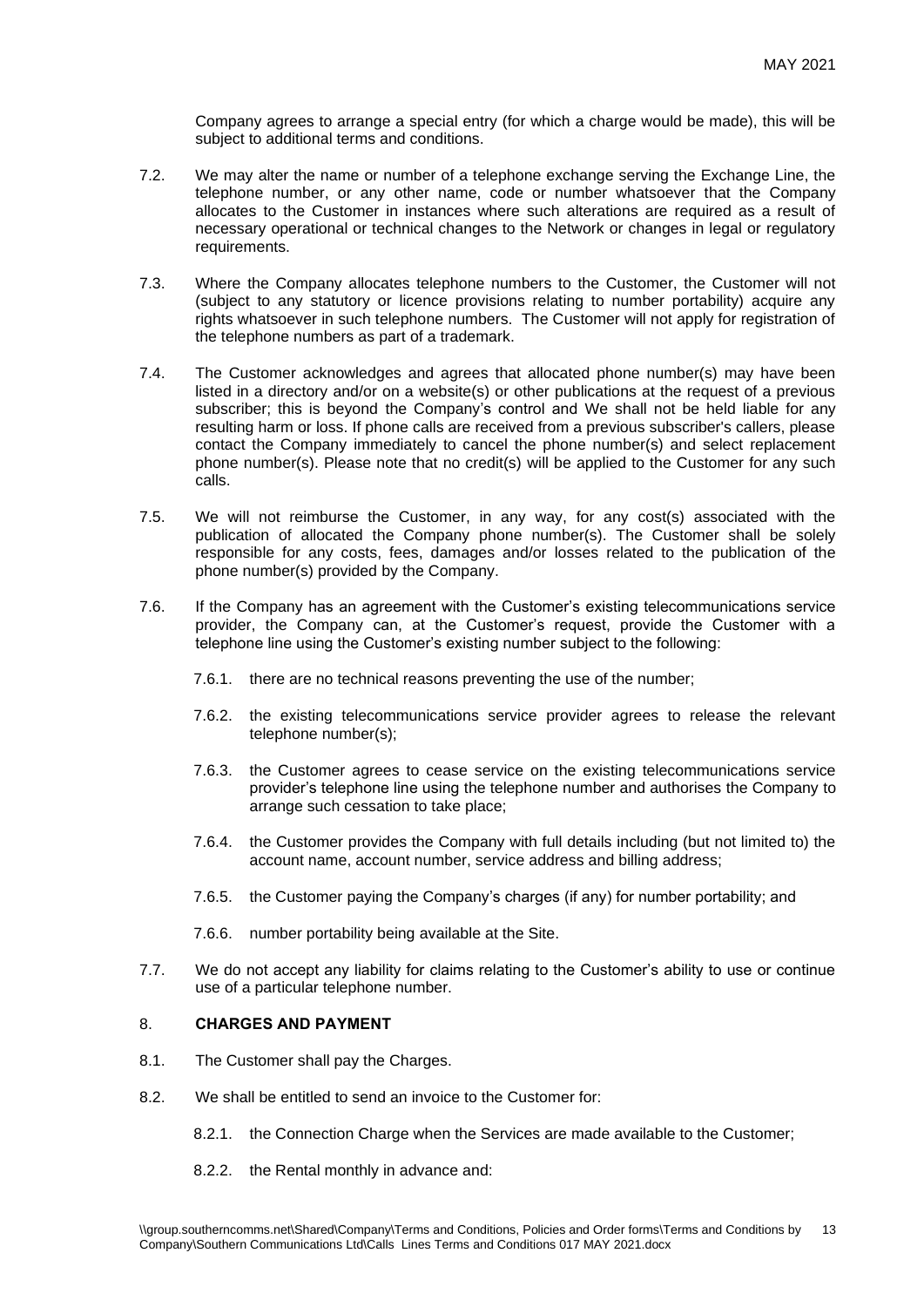- 8.2.3. the Call Charges after the end of the month in which the relevant calls were made.
- 8.3. The Call Charges will be calculated using the details recorded or logged at the Company's telephone exchange and not details recorded by the Customer.
- 8.4. The Customer shall pay all Rental and Call Charges whether the Customer or someone else uses the Services. We shall not and shall not be under any obligation (express or implied) to monitor the Customer's calls, call usage and/or patterns of usage.
- 8.5. Where the Company is providing Calls & Lines Services the Customer shall pay any cancellation charges, abortive visit charges, engineering visit or site survey charges, or maintenance service charges imposed on the Company by BT and relating to the Calls & Lines Service, save where such abortive visit or service maintenance charges arise through the Company's default.
- 8.6. Where the Charges have been based upon Calls & Lines Service being provided as part of the Services or independently of other services the Customer acknowledges that:
	- 8.6.1. if the majority of Exchange Line rental or Sip Trunk rental or cloud based CLI ceases to be provided, We shall be entitled to amend Our Call Charges to Our then higher standard charges. For the purposes of this Clause 8.6.1, majority shall mean 50% or more of Service as provided at the Service Commencement Date ceases to be provided;
	- 8.6.2. if the majority of Call Charges ceases to be provided, We shall be entitled to amend Our Exchange Line Rental, SIP Trunk rental or Cloud CLI rental charges to Our then higher standard charges. For the purposes of this Clause 8.6.2, majority shall mean 50% or more of calls based on previous 3 months' typical call volume cease to be provided;
	- 8.6.3. if the majority of Exchange Line Rental or SIP Trunk rental or cloud based CLI, or Call Charges cease to be provided (including but not limited to if you port such services) the agreement shall terminate and the Early Termination Fee will apply unless the business returns within 30 working days. For the purposes of this Clause 8.6.3, majority shall mean:
		- 8.6.3.1. 50% or more of Service as provided at the Service Commencement Date cease to be provided; and
		- 8.6.3.2. 50% or more of calls based on previous 3 months' typical call volume cease to be provided.
- 8.7. The Rental shall continue to be payable during any period of suspension or restriction requested by the Customer in addition to any Charges for such suspension or restriction.
- 8.8. The Customer shall pay the full amount invoiced by the Company by direct debit within fourteen (14) days of the date of invoice. If the Customer's credit rating decreases at any time, We will be entitled to revise the credit terms to require payment upon invoice or in less than fourteen (14) days.
- 8.9. The Customer shall pay the Charges in pounds sterling without set-off or deduction.
- 8.10. The Charges are exclusive of Value Added Tax, which shall be payable by the Customer in addition to the Charges at the rate applicable from time to time.
- 8.11. Time for payment of the Charges shall be of the essence of the Agreement.
- 8.12. If the Customer fails to make payment in full by the due date, in addition to the Company's right to suspend the Services as set out in Clause 9.1, We may charge interest at the rate of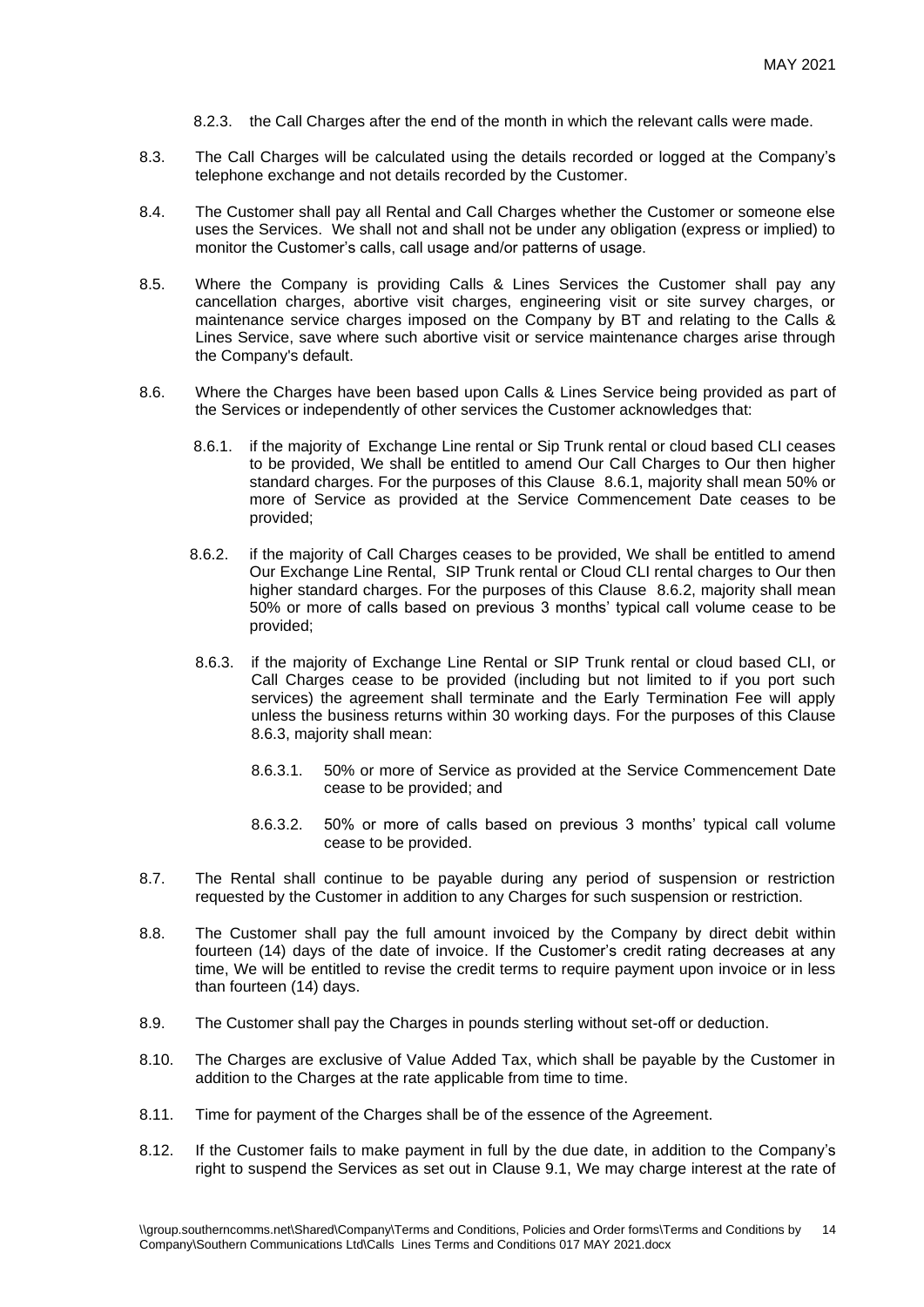4% per annum above the base rate of the Bank of England on any amounts outstanding from the due date for payment until payment is made in full.

8.13. We will give the customer as much prior notice as practicable of any alteration to the charges and in any event not less than 1 month's prior notice of such change. This notice may be included in an invoice to the Customer. If, during the Minimum Term, the Company increases the Charges by **more than** the Retail Price Index (**RPI**), the Customer may terminate the Agreement during the Minimum Term on written notice to the Company within thirty (30) days of receipt of the notice of increase, without the obligation to pay the Early Termination Fee.

For the avoidance of doubt, any increase to the Charges that would not have increased the Customer's immediately previous monthly total bill for that specific Service (if the increase(s) had applied for the whole of that month) by more than the RPI annual inflation rate at the date We notify the Customer of the applicable increase in the Charges shall not entitle the Customer to terminate the Agreement under this Clause 8.13.

- 8.14. We may also change the level of Our Charges during or after the Minimum Term as a consequence of:
	- 8.14.1. any OFCOM direction, determination, order or similar decision; or
	- 8.14.2. any notice issued by BT or other Network Operator correcting an error in the amount or application of a charge or payment under it's interconnect agreement with the Company.

In both cases, We shall only be entitled to change the level of Our Charges where the foregoing impacts upon the basis upon which the Charges were calculated.

- 8.15. If the Customer disputes any invoice (including the calculation of any amounts payable) they must notify the Company within 6 months of the date of the invoice. The Customer shall not be entitled to any credit or refund relating to disputes raised after expiry of this period.
- 8.16. The Customer shall pay any charges raised to cover time spent dealing with matters (such as repairing faults) where this work is not covered under any of the terms of the Agreement. Such Charges could involve the provision or rearrangement of equipment, wiring, network or services.
- 8.17. If the Company becomes liable to pay any additional fees, costs or charges to the Government, a regulatory authority or self-regulatory authority and such fees, costs or charges are directly attributable to the provision of Services to the Customer under the Agreement, We will be entitled to pass through such fees, costs and charges to the Customer with immediate effect.
- 8.18. Where the Company agrees to do work outside a Working Day at the request of the Customer, We may charge the Customer in accordance with the Company's applicable manhour rate.

### 9. **SUSPENSION AND VARIATION OF THE SERVICES**

- 9.1. The Company reserves the right (at its option) to terminate the Agreement or suspend or vary the Services without notice:
	- 9.1.1. if the Company is obliged or requested to comply with an order or instruction of, or a recommendation or request to take such action received from the Government, OFCOM, Radio Communications Agency, Phone-paid Services Authority, an emergency services organisation or a competent administrative authority;
	- 9.1.2. if the Company reasonably believe the Customer has provided false or misleading details about the Customer;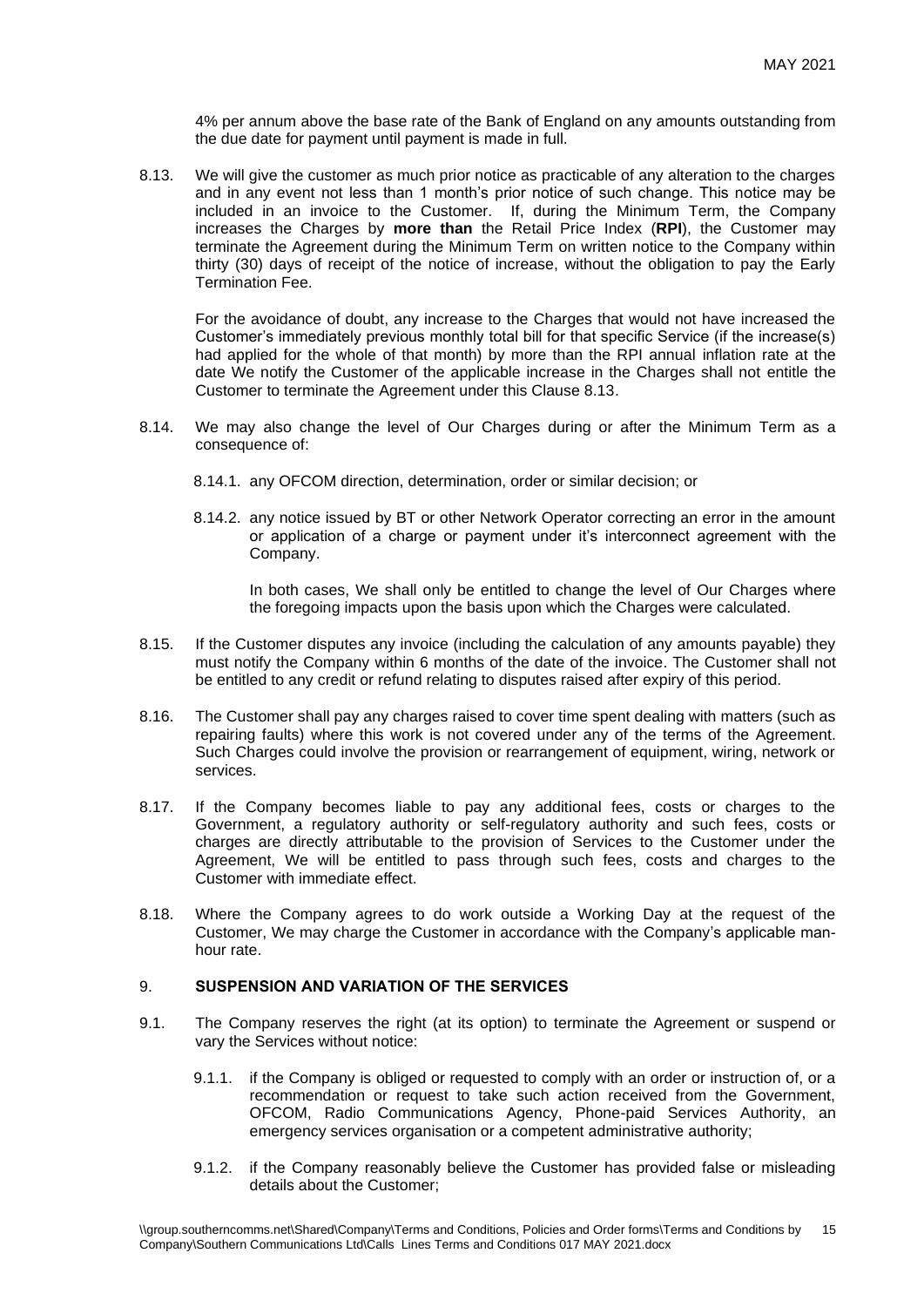- 9.1.3. if the Company needs to modify, expand, improve, maintain or repair the Services or vary Network capacity;
- 9.1.4. if the Company needs to vary the technical specification of the Services in order to comply with any relevant law or regulation or direction from a competent authority;
- 9.1.5. if the Company advises the Customer that the Customers excessive use of Services is causing problems for other users, and the Customer is continuing to use the Services excessively;
- 9.1.6. if the Company receives a serious complaint against the Customer which the Company believes to be genuine;
- 9.1.7. if the Company reasonably believes that the Customer has used the Services or a telephone number for illegal or improper purposes in contravention of the Company's acceptable use policy, requirements or instructions;
- 9.1.8. if the Company reasonably suspects or believes that the Customer is in breach of Clause 8;
- 9.1.9. if the Customer fails to comply with its obligations under the Agreement including the obligation to pay the Charges;
- 9.1.10. if the Customer's credit rating decreases at any time, and the Customer fails to supply reasonable security in response to a request from the Company; or
- 9.1.11. if the Company's contract with BT or other Network Operator relating to the Calls & Lines Services is suspended, varied or terminated.
- 9.2. The re-instatement of suspended Services shall be at the Company's sole discretion and the Customer shall nevertheless be responsible for payment of the Charges during any period where the Services are suspended pursuant to Clause 9.1.2, Clause 9.1.9, and Clause 9.1.10.
- 9.3. We have the right, without notice, to suspend or deny access to the Network:
	- 9.3.1. by any equipment which will or may adversely affect the operation of the Network or provision of the Services whether or not such equipment has been approved or tested by the Company; or
	- 9.3.2. if the Company suspects criminal or illegal activities are being carried out, or are likely to be carried out, via that equipment or otherwise;
	- 9.3.3. whenever We in Our absolute discretion it considers necessary or desirable in order to monitor or reduce the incidence of fraud.
- 9.4. We will use Our reasonable endeavours to notify the Customer promptly of the details of any incident where the Company has relied on its rights under Clause 9.3.3. The Customer acknowledges and agrees that it shall be liable to pay the Charges in accordance with Clause 8 whether or not the Services have been used by or with the authority of the Customer and irrespective of any fraud by the Customers. The parties shall work together to establish procedures to reduce fraud or the opportunity for fraud in relation to the Service.
- 9.5. The Customer acknowledges that BT or other Network Operator's may make alterations to the Calls & Lines Services (including, without limitation, conversions, shifts, reconfigurations and renumbers) which may result in disruption.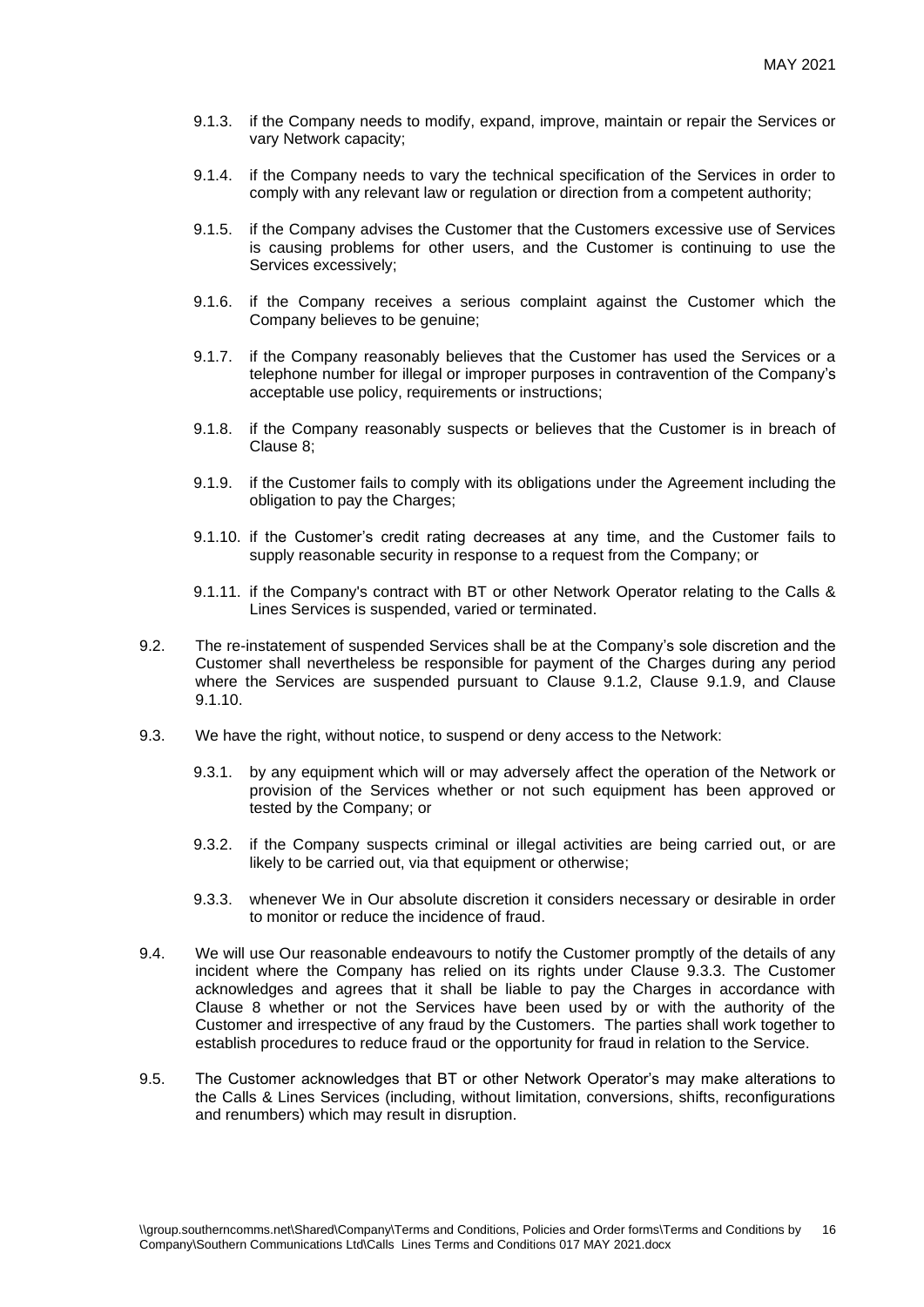9.6. The Customer shall reimburse the Company for all reasonable costs and expenses incurred as a result of the suspension and any recommencement or variation of the Services where suspension or variation is implemented as a result of any act or omission of the Customer.

#### 10. **TERMINATION**

- 10.1. The Customer may:
	- 10.1.1. terminate the Agreement (without incurring any Early Termination Fee) by giving a minimum of three (3) months prior written notice to the Company such notice to expire on the expiry date of the Minimum Term, the Renewed Term or Subsequent Term (as the case may be); or
	- 10.1.2. terminate the Agreement before the Minimum Term, the Renewed Term or Subsequent Term (as the case may be) has expired by giving a minimum of four (4) weeks prior written notice to the Company or such other notice period as agreed in writing by the Company) but will have to pay the Early Termination Fee to the Company.
- 10.2. Subject to Clause 8.6, the Customer may port CLIs to the Network and may also port CLIs from the Network to other third party Network Operators with whom the Company has a porting agreement.
- 10.3. Either Party may immediately terminate the Agreement by written notice if the other Party:
	- 10.3.1. commits a material breach of any of the terms of the Agreement and (if such a breach is remediable) fails to remedy that breach within 14 days of receipt of notice in writing to do so;
	- 10.3.2. commits a material breach that is not capable of being remedied; or
	- 10.3.3. commits an act of bankruptcy or goes into or is put into liquidation (other than solely for the purposes of a reconstruction or amalgamation) or if a receiver or administrator is appointed over all or part of the other Party's assets or the other Party suffers seizure of any of its property for non-payment of monies owing.
- 10.4. The Company may, without prejudice to any of its other rights under the Agreement, terminate the Agreement with immediate effect by notice in writing without liability to the Customer in the event that:
	- 10.4.1. the Company is not, for whatever reason, permitted or authorised to provide the Services;
	- 10.4.2. the Company reasonably considers that the breach, act, omission or default of the Customer may result in the Company's failure to comply with any applicable legislation or may place the Company in breach of its agreement with the Network Operator;
	- 10.4.3. use by the Customer of the Network or the Services is, or is likely to cause damage to, interrupt or otherwise prevent the Company from supplying the Services to other customers or complying with obligations owed to other customers;
	- 10.4.4. the Customer fails to pay the Charge when due;
	- 10.4.5. such action is required in order to comply with any legislation;
	- 10.4.6. the Company has reasonable grounds to suspect that the Customer is involved in fraudulent or other unlawful activity.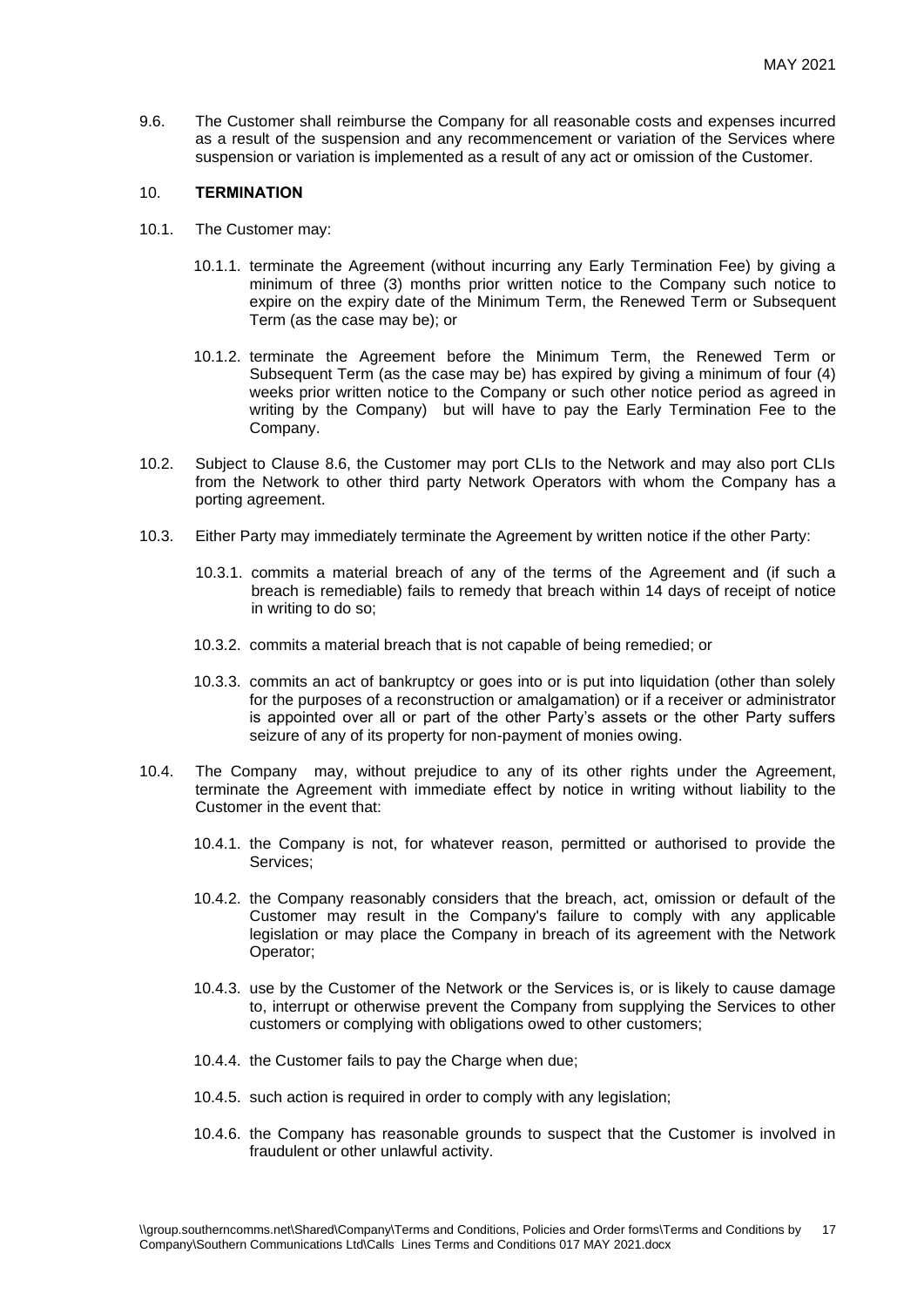- 10.5. If the Agreement is signed before the Company has completed its credit check of the Customer, We will be permitted to terminate the Agreement immediately by written notice if the Customer fails to pass the Company's credit policy.
- 10.6. The rights to terminate the Agreement given by this Clause 10 shall be without prejudice to any other right or remedy of either Party in respect of the breach concerned (if any) or any other breach.
- 10.7. Following termination of the Calls & Lines Service:
	- 10.7.1. the telephone service may be disconnected unless the Customer makes alternative arrangements with the Company or another communications service provider;
	- 10.7.2. the Customer shall pay to the Company all amounts due to the Company in accordance with the terms of the Agreement;
	- 10.7.3. any provision of the Agreement that expressly or by implication is intended to come into or continue in force on or after termination or expiry of the Agreement shall remain in full force and effect.
- 10.8. Due to the nature of porting, the Customer acknowledges certain Services may not be available on CLIs ported to or CLIs ported away from the Network from time to time.

## 11. **LIMITATION OF LIABILITY: THE CUSTOMER'S ATTENTION IS PARTICULARLY DRAWN TO THIS CLAUSE**

- 11.1. This Clause 11 sets out the Company's entire liability (including any liability for acts or omissions of the Company's employees, agents or subcontractors) in respect of any breach of the Agreement and any representation, statement or tortuous act or omission arising out of or in connection with the Agreement.
- 11.2. Except as set out in these Terms, the Company provides no warranties, conditions or guarantees as to the description or quality of the Services, and all warranties, conditions or guarantees implied by or expressly incorporated as a result of custom and practice, statute, common law or otherwise are hereby expressly excluded so far as permitted by law.
- 11.3. Subject to Clause 11.5, the Company's aggregate liability in contract, tort (including negligence or breach of statutory duty), misrepresentation, restitution or otherwise, arising in connection with the performance or contemplated performance of the Agreement shall not exceed £1,000,000 (one million pounds sterling).
- 11.4. Subject to Clause 11.5, We shall not be liable to the Customer whether in tort (including for negligence or breach of statutory duty), contract, misrepresentation or otherwise the Agreement, for:
	- 11.4.1. loss of profits; or
	- 11.4.2. loss of revenue;
	- 11.4.3. loss of income or business;
	- 11.4.4. depletion or loss of goodwill, reputation or similar losses;
	- 11.4.5. loss of anticipated savings;
	- 11.4.6. loss of use;
	- 11.4.7. loss of contract;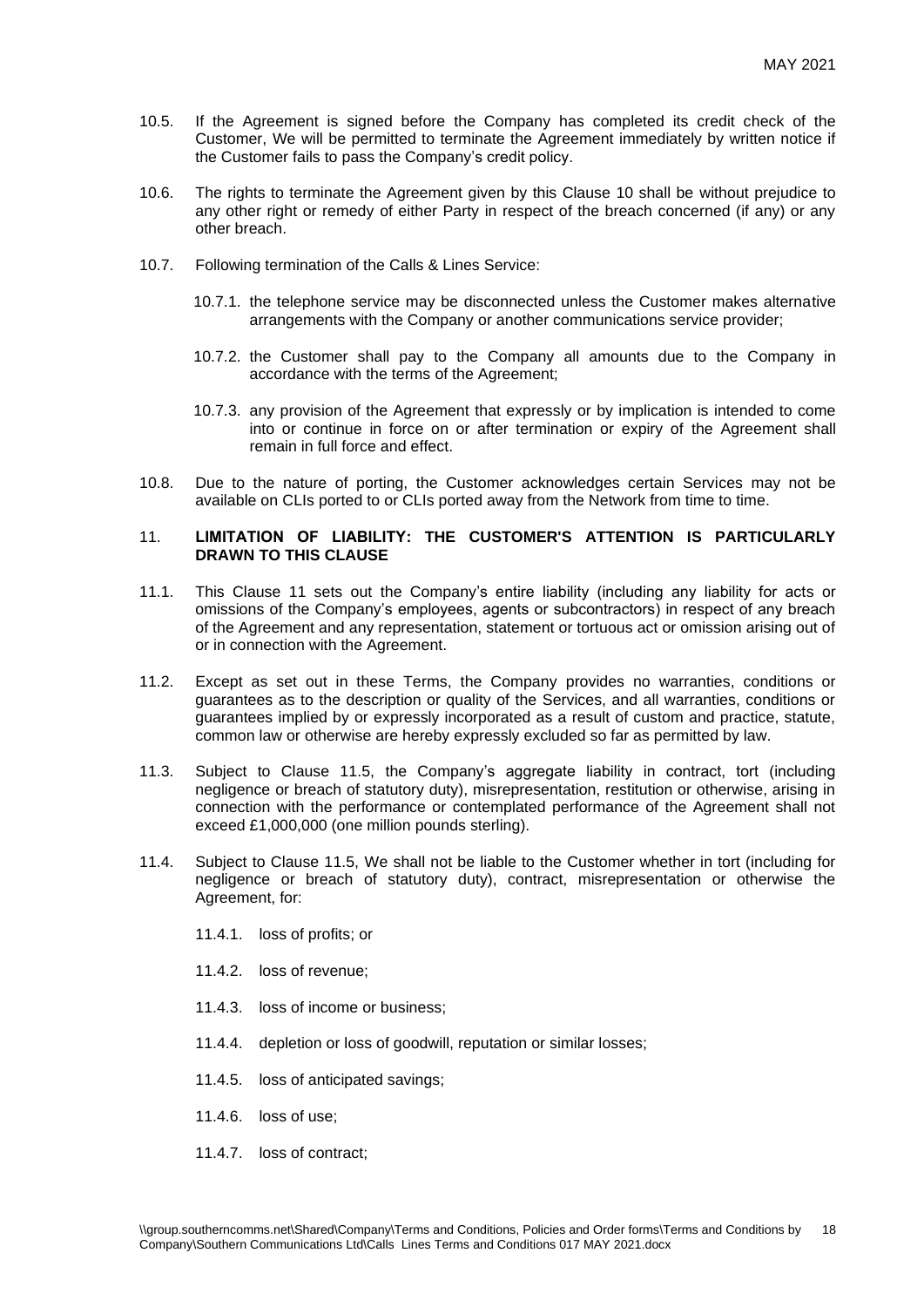- 11.4.8. any indirect or consequential or special loss or damage or pure economic loss, costs, damages, charges or expenses whatsoever and howsoever caused.
- 11.5. Nothing in these Terms shall exclude or limit the liability of the Company for:
	- 11.5.1. death or personal injury resulting from the Company's negligence; or
	- 11.5.2. for fraud or fraudulent misrepresentation; or
	- 11.5.3. for any matter which it would be illegal for the Company to exclude or attempt to exclude its liability.
- 11.6. Subject to Clause 11.5, the Company shall not be liable for any direct or indirect loss or damage (whether physical, financial or otherwise) howsoever arising from the act or default of the Network Operator.
- 11.7. The provisions of this Clause 11 shall survive termination or expiry of the Agreement.

## 12. **CONFIDENTIALITY AND DATA PROTECTION**

- <span id="page-18-0"></span>12.1. During the term of this Agreement and for three (3) years after termination, the Customer shall:
	- 12.1.1. keep all Confidential Information confidential;
	- 12.1.2. disclose Confidential Information only to its employees that need to know it for the purposes contemplated by the Agreement; and
	- 12.1.3. use the Confidential Information exclusively for the purposes contemplated by the Agreement.

This Clause shall not apply to information that the Customer can prove:

- 12.1.4. is in the public domain otherwise than by the Customer's breach;
- 12.1.5. it already had in its possession prior to obtaining the information directly or indirectly from the Company; or
- 12.1.6. a third party subsequently disclosed to the Customer free of restrictions on disclosure and use.
- 12.2. Both parties will comply with all requirements of the Applicable Data Protection Laws. This Clause 12 is in addition to, and does not relieve, remove or replace, a party's obligations under the Applicable Data Protection Laws.
- 12.3. The Company's Privacy Notice, which is available on our company website, sets out the scope, nature and purpose of processing by the Company, the duration of the processing and the types of personal data (where **Personal Data** has the meanings as defined in the Applicable Data Protection Laws) the Company collects.
- 12.4. Without prejudice to the generality of Clause [12.1,](#page-18-0) the Customer will ensure that it has all necessary appropriate consents and notices in place to enable lawful transfer of the Personal Data (as defined in the Applicable Data Protection Laws) to the Company for the duration and purposes of the Agreement.

## 13. **IPR AND OWNERSHIP**

13.1. All IPR relating to the subject matter of the Agreement shall vest in the Company or its licensors, as appropriate and ownership of Equipment and the System (including any works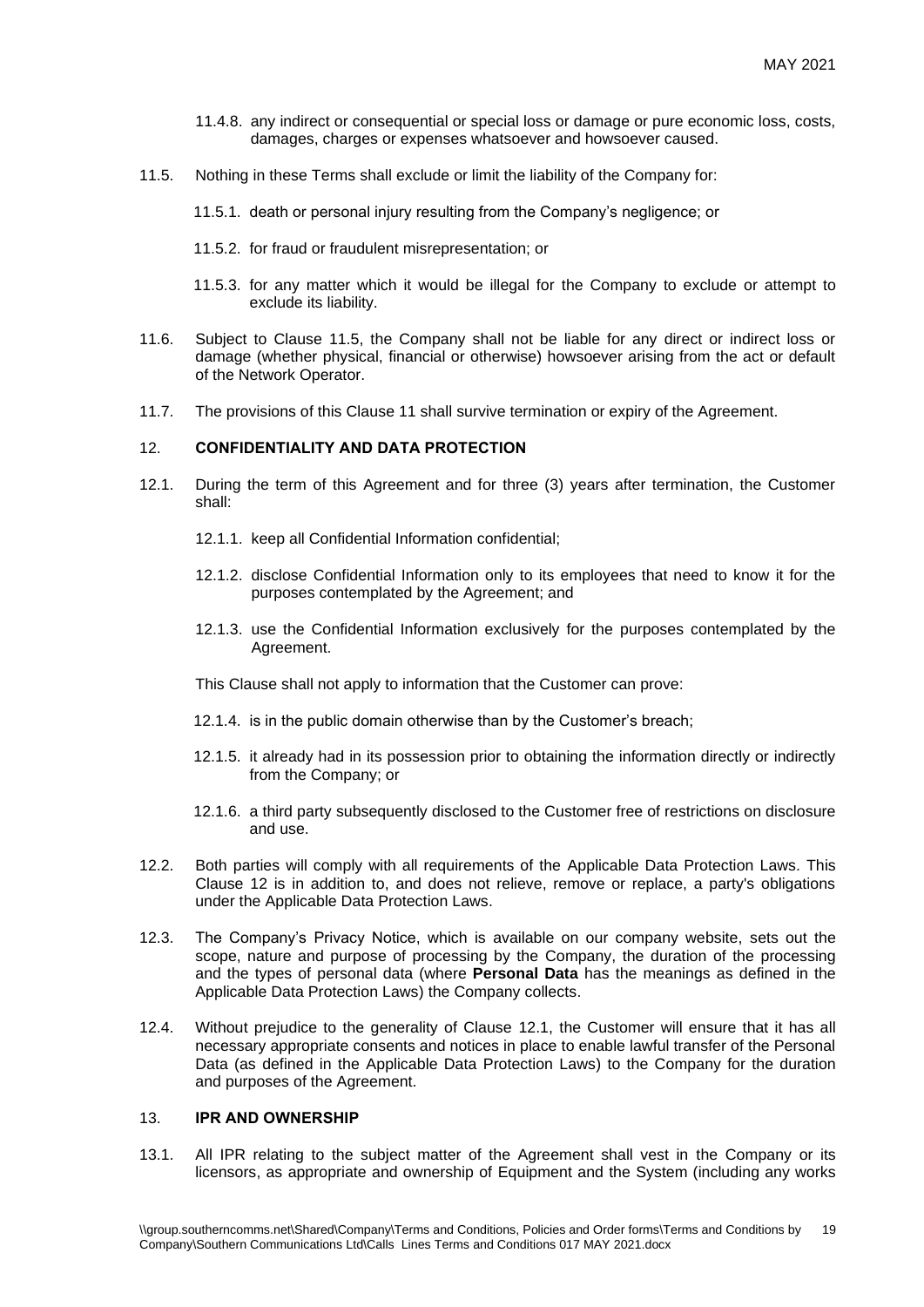performed by the Company to connect the Site to the System) shall remain with the Company or its licensors, as appropriate. The Customer:

- 13.1.1. acknowledges that it shall have no licence, right, title or interest in or to any IPR of the Company or its licensors or Equipment or the System;
- 13.1.2. may not include the Company's name or any other trade mark, brand name, logo or get-up associated with the Company without the Company's prior written consent.
- 13.2. Risk in any rental equipment shall pass to the Customer on delivery. Ownership of rental equipment remains at all times with the Company or other third party owner. The Customer has no right, title or interest in the rental equipment except that it is provided to the Customer for the duration of and on the terms of the Agreement.
- 13.3. This Clause shall survive termination or expiry of the Agreement.

#### 14. **CIRCUMSTANCES BEYOND REASONABLE CONTROL**

- 14.1. For the purposes of the Agreement, **Force Majeure Event** means an event beyond the reasonable control of the Company including but not limited to strikes, lock-outs or other industrial disputes (whether involving the workforce of the Company or any other party), failure of a utility service or transport network, act of God, war, riot, civil commotion, malicious damage, compliance with any law or governmental order, rule, regulation or direction, accident, breakdown of plant or machinery, fire, flood, storm or default of suppliers or subcontractors.
- 14.2. We will not be liable to the Customer for any failure or delay in performing Our obligations under the Agreement or supplying the Services:
	- 14.2.1. as a result of a Force Majeure Event;
	- 14.2.2. if another supplier delays or refuses the supply of an electronic communications service to the Company or any of the Company's suppliers and no alternative service is available at reasonable cost; or
	- 14.2.3. if legal or regulatory restrictions are imposed upon the Company or any of the Company's suppliers that prevent the Company or any of the Company's suppliers from supplying the Service.
- 14.3. If the Force Majeure Event prevents the Company from providing any of the Services for more than 12 weeks, We shall, without limiting its other rights or remedies, have the right to terminate the Agreement immediately by giving written notice to the Customer.

#### 15. **NOTICES**

- 15.1. Notices must be in writing. The address for service on the Company (subject to any change notified by Us) is: Southern Communications Ltd, Glebe Farm, Down Street, Dummer, Hants, RG25 2AD. The address for service on the Customer is as set out in the most recent invoice.
- 15.2. Notices may be delivered by hand, sent by first-class mail, fax or e-mail. Correctly addressed notices if delivered by hand, shall be deemed to have been delivered at the time of delivery, if sent by first-class mail shall be deemed to have been delivered 72 hours after posting, correctly directed faxes shall be deemed to have been received instantaneously on transmission and in proving the service of any notice by e-mail, it will be sufficient to prove that such e-mail was sent to the specified e-mail address of the addressee.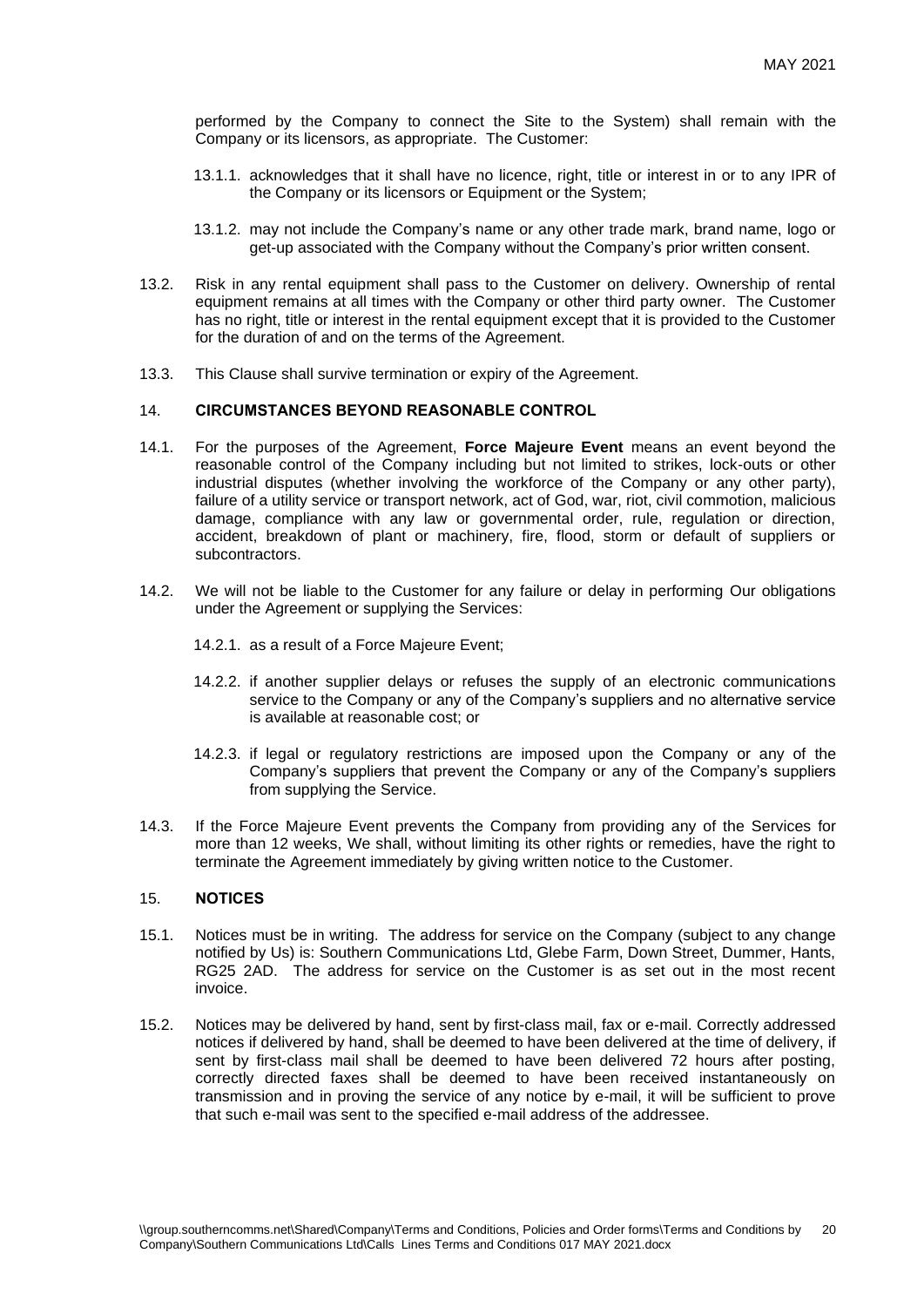## 16. **ENTIRE AGREEMENT**

- 16.1. It is acknowledged and agreed that the Agreement (including the documents and instruments referred to herein) (the **Documents**) shall supersede all prior representations arrangements understandings and agreements between the parties relating to the subject matter hereof and shall constitute the entire complete and exclusive agreement and understanding between the parties hereto;
- 16.2. The parties irrevocably and unconditionally waive any right they may have to claim damages for any misrepresentation arrangement understanding or agreement not contained in the Documents or for any breach of any representation not contained in the Documents (unless such misrepresentation or representation was made fraudulently);
- 16.3. It is further acknowledged and agreed that no representations arrangements understandings or agreements (whether written or oral) made by or on behalf of any of the other parties have been relied upon other than those expressly set out or referred to in the Documents.

### 17. **GENERAL**

## 17.1. **Assignment and other dealings.**

- 17.1.1. We may at any time assign, transfer, mortgage, charge, subcontract or deal in any other manner with all or any of Our rights under the Agreement and may subcontract or delegate in any manner any or all of Our obligations under the Agreement to any Authorised Party, third party or agent.
- 17.1.2. The Customer shall not, without the prior written consent of the Company, assign, transfer, mortgage, charge, subcontract, declare a trust over or deal in any other manner with any or all of its rights or obligations under the Agreement.
- 17.2. **Severance.** Each of the clauses of these Terms operates separately. If any court or relevant authority decides that any of them are unlawful, the remaining clauses will remain in full force and effect.
- 17.3. **Waiver.** Any failure by the Company to exercise or enforce its right under the Agreement shall not be a waiver of that right, nor prevent the Company from exercising or enforcing such right at a later time.
- 17.4. **No partnership or agency.** Nothing in the Agreement is intended to, or shall be deemed to, establish any partnership or joint venture between the parties, nor constitute either party the agent of the other for any purpose. Neither party shall have authority to act as agent for, or to bind, the other party in any way.
- 17.5. **Third parties.** A person who is not a party to the Agreement shall not have any rights to enforce its terms.
- 17.6. **Variation.** Except as set out in these Terms, no variation of the Agreement, including the introduction of any additional terms and conditions, shall be effective unless it is agreed by the Company in writing and signed by an authorised representative of the Company.
- 17.7. **Governing law.** The Agreement, and any dispute or claim arising out of or in connection with it or its subject matter or formation (including non-contractual disputes or claims), shall be governed by, and construed in accordance with English law.
- 17.8. **Jurisdiction**. Each party irrevocably agrees that the courts of England and Wales shall have exclusive jurisdiction to settle any dispute or claim arising out of or in connection with the Agreement or its subject matter or formation (including non-contractual disputes or claims).